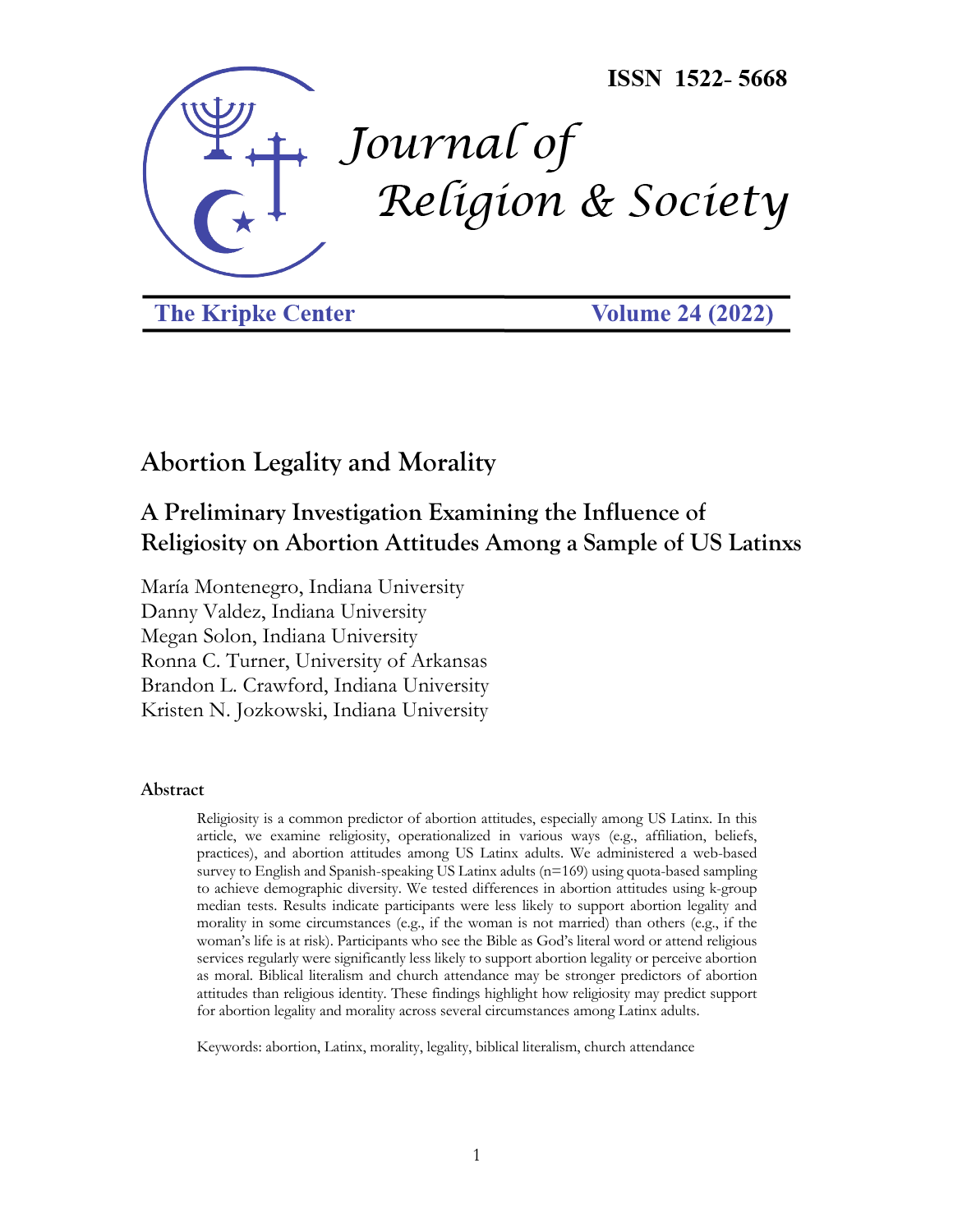## **Introduction**

Christian religious denomination/affiliation, beliefs, and behaviors have been some of the most consistent and strongest predictors of abortion attitudes (Bartkowski et al. 2012; Bolks et al. 2000; Holman et al. 2020). Those who strongly identify with a religious denomination tend to be more opposed to legalized abortion compared with unaffiliated (or non-religious) people who often hold more progressive views on abortion (Bruce 2020a; Pew Research Center 2014a). Similarly, individuals who interpret the Bible literally tend to hold more negative abortion beliefs (Holman et al. 2020), and adherents who attend church regularly tend to be more hostile toward abortion than those who seldom attend services (Adamczyk and Valdimarsdóttir 2018; Bartkowski et al. 2012; Ellison et al. 2011; Holman et al. 2020; Jones and Cox 2012).

Although the relationship between religiosity and abortion attitudes is well documented (e.g., Adamczyk 2008, 2013; Adamczyk and Valdimarsdóttir 2018; Barkan 2014; Cook et al. 1993; Gay and Lynxwiler 1999; Hoffmann and Bartkowski 2008; Hoffmann and Johnson 2005; Strickler and Danigelis 2002), less is known specifically about these associations among Latinxs, an ethnic group collectively known for strong religious beliefs and conservative social views (see Bartkowski et al. 2012; Branton et al. 2014; Ellison, Echevarria, and Smith 2005; Holman, Podrazik, and Silber Mohamed 2020). While there are higher rates of abortion in the Latinx community than the general US population (see Medoff 2014), there seems to be less support for abortion among Latinx people than among the general US population (e.g., Bolks et al. 2000). Given the well-established link between Catholicism and Latinx identity (Hunt 2001) as well as recent trends that show growing movement among Latinx away from the Catholic Church into Evangelical denominations (Espinosa 2004; Lugo and Pond 2007), a nuanced exploration of the relationship between religiosity and Latinx abortion attitudes is warranted.

Herein, we examine the relationship between religiosity and Latinxs' attitudes toward abortion legality and morality, drawing on data from a multilingual (English/Spanish) Latinx sample. We account for various aspects of religiosity, including religious affiliation (e.g., Catholic, Protestant), religious beliefs measured by biblical literalism, and religious behaviors measured by church attendance. We also measure abortion attitudes using a multidimensional approach to assess different aspects, such as abortion morality and legality, of people's attitudes toward abortion. As such, we aim to take a more nuanced approach to examining abortion attitudes among Latinx in the US, with a specific focus on how religiosity influences those attitudes among a heterogeneous population.

## **Background**

## *Abortion Attitudes in the United States*

Attitudes toward abortion are multidimensional and contextual (Hans and Kimberly 2014; Jozkowski et al. 2018; Smith and Son 2013). For example, in the United States, abortion attitudes vary depending on moral/legal dimensions and the intersection between those dimensions. Indeed, most US adults believe abortion should be legal, yet do not necessarily believe abortion is moral (Jones and Cox 2012). However, assessments of abortion legality seem far more common than assessments of abortion attitudes in other contexts, like morality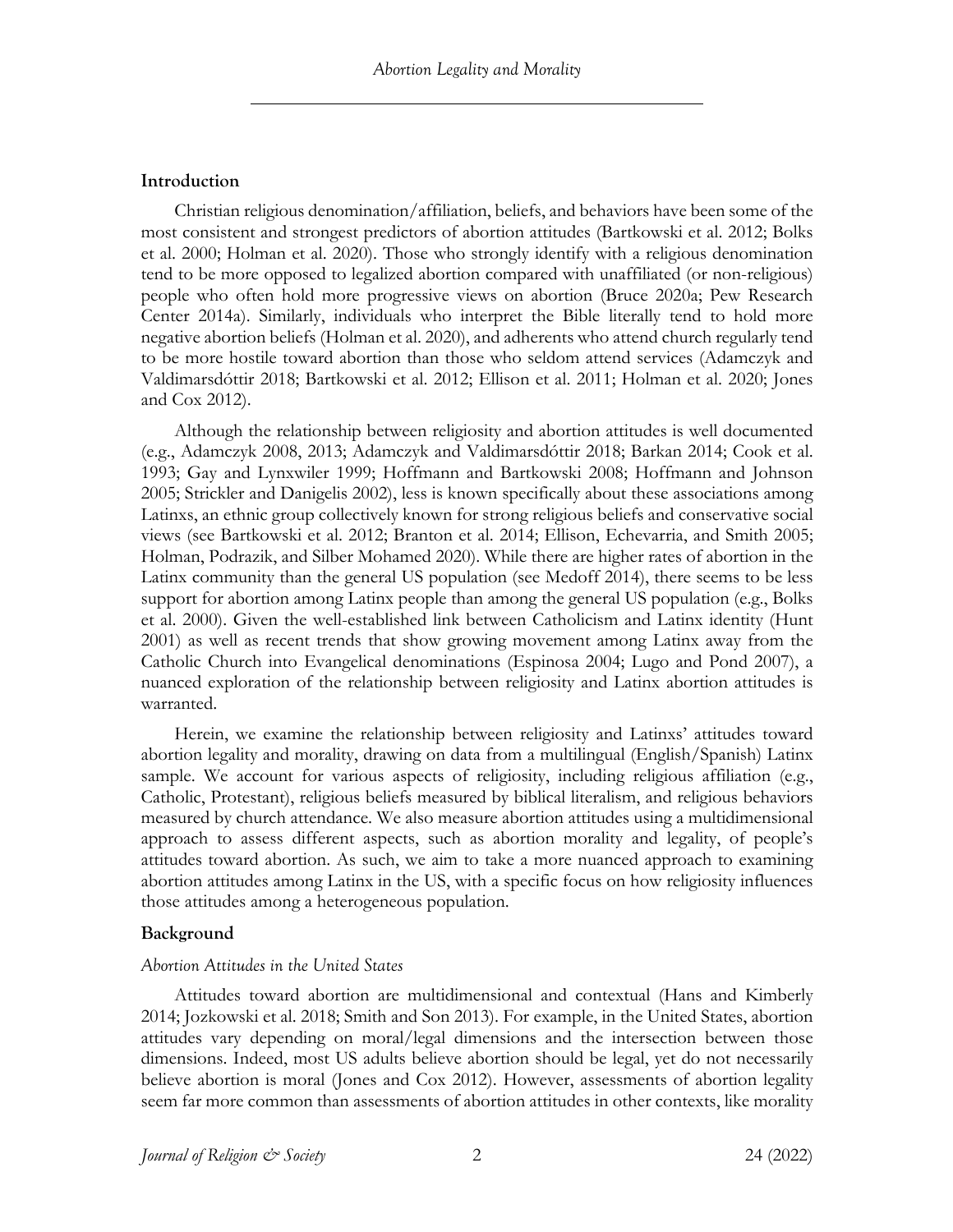(see Bowman and Sims 2017). For example, the General Social Survey (GSS) includes items that assess attitudes from legal dimensions – the GSS asks whether "it should be possible for a pregnant woman to obtain a legal abortion" providing six specific circumstances (e.g., "If there is a strong chance of serious defect in the baby"; "If she is married and does not want any more children") with a seventh item for any reason (Smith and Son 2013).

Despite its focus on the legal dimension of abortion attitudes only, a strength of the GSS is evaluating support for or opposition to abortion across different circumstances. Items from GSS are commonly divided into two categories – abortion for "elective/hard" and "traumatic/soft" reasons – and summed into a single scale that measures people's support for abortion legality (Blake 1971; Jelen 1984; Rossi and Sitaraman 1988; Smith and Son 2013; Tedrow and Mahoney 1979). Janiak and Goldberg (2016) argued that such differentiation based on the reason for seeking abortion ("elective" v. "traumatic") reinforces implicit bias about abortion in certain circumstances and creates a dichotomy between justified abortions and those that are not. Although the labels associated with this categorization may be problematic, some scholars (e.g., Blake 1971; Jelen 1984; Rossi and Sitaraman 1988; Smith and Son 2013; Tedrow and Mahoney 1979) have used them to contextualize the reasons for abortion.

Without expressly measuring moral viewpoints about abortion and considering different contexts of abortion, nuance in attitudinal assessments may be lacking. Further, given that religiosity may yield insight into the moral and legal dimensions of abortion, measuring different components of religiosity may be helpful to determine the role of each component in the support (or lack thereof) for abortion legality and morality across several circumstances.

#### *Religiosity and Abortion Attitudes*

Among the predictors of abortion attitudes, religiosity is often considered the strongest (Bartkowski et al. 2012; Bolks et al. 2000; Holman et al. 2020). Religiosity can refer to people's involvement in a faith, measured by people's religious affiliation, practices, and beliefs (Fehring and Ohlendorf 2007). These three dimensions are associated with abortion attitudes in slightly different ways (Adamczyk and Valdimarsdóttir 2018; Barringer, Sumerau, and Gay 2020; Bartkowski et al. 2012; Ellison, Echevarria, and Smith 2005; Jelen and Wilcox 2003).

Traditionally, religious affiliation – or the self-identified association of a person with a religion, denomination, or sub-denominational religious group – is perceived as an influential factor linked to abortion attitudes (Adamczyk and Valdimarsdóttir 2018). There is evidence that religious affiliation predicts support and opposition to abortion in varying contexts (Adamczyk and Valdimarsdóttir 2018; Bartkowski et al. 2012; Ellison et al. 2011; Holman et al. 2020; Jones and Cox 2012). Indeed, those who strongly associate with a religious denomination tend to be more opposed to legalized abortion than unaffiliated (or nonreligious) people who may hold more progressive views on abortion (Bruce 2020a; Pew Research Center 2014a). There is also evidence that the extent of negative abortion views varies by religious denomination (Bartkowski et al. 2012; Holman et al. 2020; Kelly and Kelly 2005; Wong 2015). For example, conservative religious groups, such as Evangelical Protestants and Catholics, tend to condemn abortion and hold anti-abortion attitudes. By contrast, more liberal religious groups, such as Jews and mainline Protestant denominations, tend to be more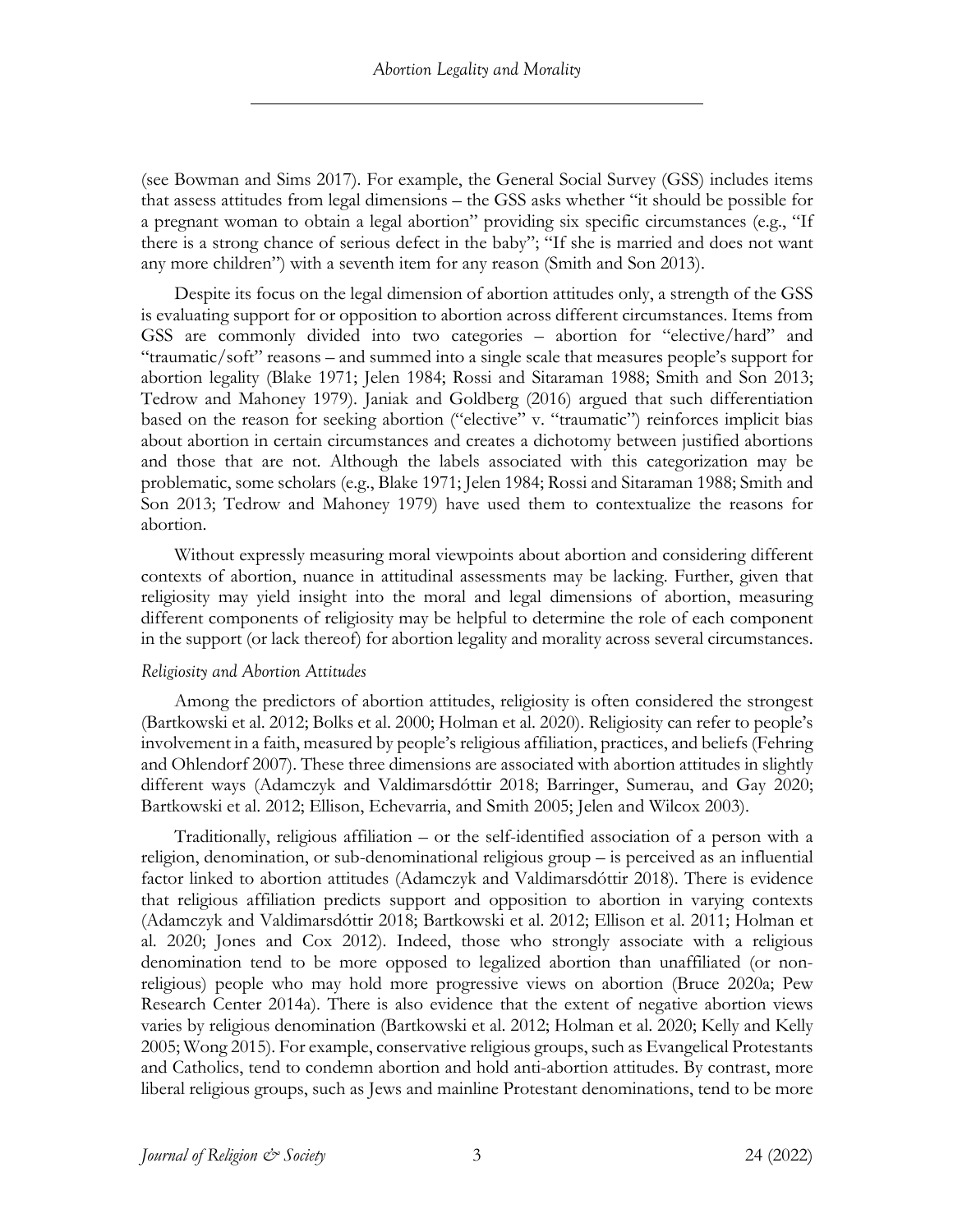supportive of legal abortion or reproductive positions that value autonomy (Adamczyk and Valdimarsdóttir 2018; Holman et al. 2020).

Religious practices also seem to influence abortion attitudes regardless of religious affiliation (Adamczyk 2013; Jelen and Wilcox 2003). In this paper, we operationalize religious practice as people's participation in religious activities such as attending religious services. More religiously committed people – those who attend church more regularly or are more socially connected to the church – are more likely to be exposed to religious teachings and ideologies through their social interactions that expressly condemn controversial practices (Bartkowski et al. 2012). Yet this relationship may also vary by the denomination itself and degree of attendance by that denomination. Adamczyk and Valdimarsdóttir (2018) argue, for example, that some mainline Protestants may be more accepting of abortion because they attend church less frequently than some Evangelical Protestants or Catholics. Specifically, highly devout followers who attend church regularly tend to be more hostile toward abortion and have a greater tendency to oppose legal abortion than those who seldom attend services (Adamczyk and Valdimarsdóttir 2018; Bartkowski et al. 2012; Ellison et al. 2011; Holman et al. 2020; Jones and Cox 2012).

Anti-abortion attitudes are also reinforced by religious beliefs, which include biblical literalism. We conceptualized biblical literalism as a religious worldview in which the Bible (and sometimes other sacred texts) are perceived as the literal word of God. Individuals who interpret the Bible literally, such that the Bible is the unequivocal word of God, tend to hold more negative abortion beliefs (Holman et al. 2020). Historically, more conservative groups such as Evangelical Protestants perceive the Bible as the actual word of God (Bartkowski et al. 2012; Ellison et al. 2011). This interpretation has been used to argue that life begins at conception (Bartkowski et al. 2012; Ellison et al. 2011). By contrast, moderately religious groups view the Bible and other religious texts as the word of God, but not as something that needs to be taken literally (Leal and Patterson 2014). For example, Leal and Patterson (2014) found that Catholics read the Bible in a less literal way, whereas more liberal groups tend to see the Bible as a book of history or stories written by men (Kelly and Morgan 2008).

Research suggests Catholics and Evangelicals interpret the Bible differently (Hoffmann and Bartkowski 2008). For example, Hoffmann and Bartkowski (2008) argue that Catholics do not generally embrace a literalist ideology of the Bible. Traditionally, most Catholics' views of social issues, such as abortion, are shaped by authority figures such as priests and bishops who interpret the Bible and teach about the morality of abortion and other social issues (Jelen 1992). In other words, most Catholics do not study the Bible nor know the biblical basis of their abortion beliefs. This may be primarily due to the centralized doctrinal authority of the Catholic Church (Jelen 1992). In this way, a Catholic interpretation of the Bible differs from a Protestant interpretation, especially Evangelical Protestants. The latter believe that the Bible is the final authority on beliefs and practices (Hoffmann and Bartkowski 2008).

#### *US-Based Latinx Abortion Attitudes*

Beyond religiosity, cultural norms and views tied to race and ethnicity may affect abortion attitudes (Bruce 2020b; Dillon 2014; Holman et al. 2020; Thomas et al. 2017). For example, Thomas and colleagues (2017) found that people who identify as Latinx seem to hold less supportive attitudes regarding abortion legality. Similarly, others have argued that US-based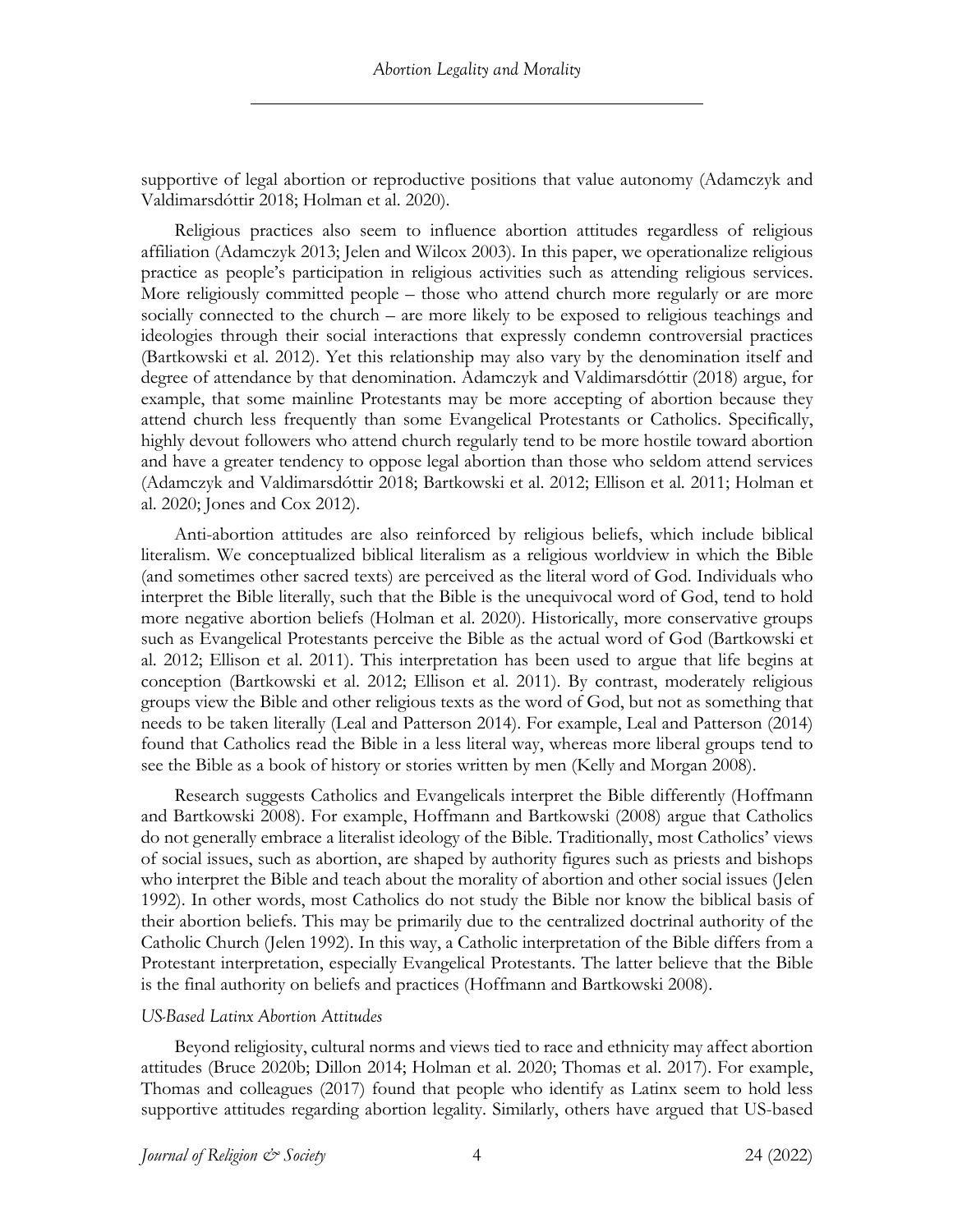Latinxs tend to exhibit a somewhat higher overall opposition to abortion when compared with the general population (Bolks et al. 2000; Hartig 2018). Findings from several leading polls, which corroborate this body of work, indicate that the majority of Latinxs do not support abortion legality, with only 45% of US-based Latinxs believing that abortion should be legal in all or most cases compared with 54% of the general population (Jones et al. 2019). Findings from Gallup also indicate that more Latinx (61%) believe that abortion is morally wrong compared with less than 47% of the general public (Gallup 2018–2020). Although Latinx individuals seem to have more negative views toward abortion overall, there are internal variations driven by, among other factors, their religiosity (Bartkowski et al. 2012).

#### *Religiosity and Abortion Attitudes among US-Based Latinx*

Data from recent polls show that US Latinx are slightly more opposed to abortion than other racial and ethnic groups (PRRI 2019). To understand the nuance in Latinx abortion attitudes, it is helpful to examine the intersection of Latinx identity and religiosity. Some argue, for example, that Latinx social conservatism may partly stem from a concurrent Catholic identity (Bartkowski et al. 2012; Branton et al. 2014). However, this relationship between Latinx identity, conservatism, and Catholicism has become less clear over time (Bartkowski et al. 2012; Branton et al. 2014).

Most US-based Latinx fall into the Christian branches of Catholicism and Protestantism (Reyes‐Barriéntez 2019). Among US-based Latinx, Catholicism is the dominant religion (Ellison et al. 2011); however, more recently, US-based Latinx are leaving the Catholic Church and converting to Protestantism (Espinosa 2004). Importantly, this growth in the Protestant denomination is mainly occurring among Evangelical variants of Protestantism rather than mainline (Bartkowski et al. 2012; Ellison et al. 2011; Reyes‐Barriéntez 2019). Indeed, Latinx in the US – and Latin America at large – are experiencing a theological shift, with more Latinx people becoming Evangelical Protestants (22%) or unaffiliated (18%) from religion entirely (Ellison et al. 2005; Hunt 2001; Reyes‐Barriéntez 2019). According to the Public Religion Research Institute (PRRI 2019), opposition toward abortion legality is stronger among Latinx Protestants (58%) than Latinx Catholics. However, the high levels of opposition toward abortion among Protestants is primarily driven by those who identify as Evangelical Protestants. In other words, Evangelical Protestants are more opposed to abortion (62%) than non-evangelical Protestants (43%) (PRRI 2019). Thus, the "Latinx evangelicalization" is overwhelmingly associated with greater opposition toward abortion (Lugo and Pond 2007; Pew Research Center 2014a; Taylor, Gershon, and Pantoja 2014). Additionally, Latinx Catholics may have greater diversity in opinion regarding abortion; and those who have moved away from religion entirely tend to hold social views that mirror the general population and are less anti-abortion, with more than 60% of Latinx unaffiliated believing abortion should be legal in most cases (Ellison et al. 2005; Holman et al. 2020; Jones and Cox 2012; Reves-Barriéntez 2019).

In addition to religious affiliation, other dimensions of religiosity, such as church attendance and biblical literalism, are strong predictors of abortion attitudes, specifically among US-based Latinx (Amaro 1988; Barringer et al. 2020; Bartkowski et al. 2012; Ellison et al. 2005; Holman et al. 2020; Kelly and Morgan 2008; Pantoja 2010; Ruiz et al. 2017). Among Evangelical Protestant and Catholic Latinx, religious service attendance increases socio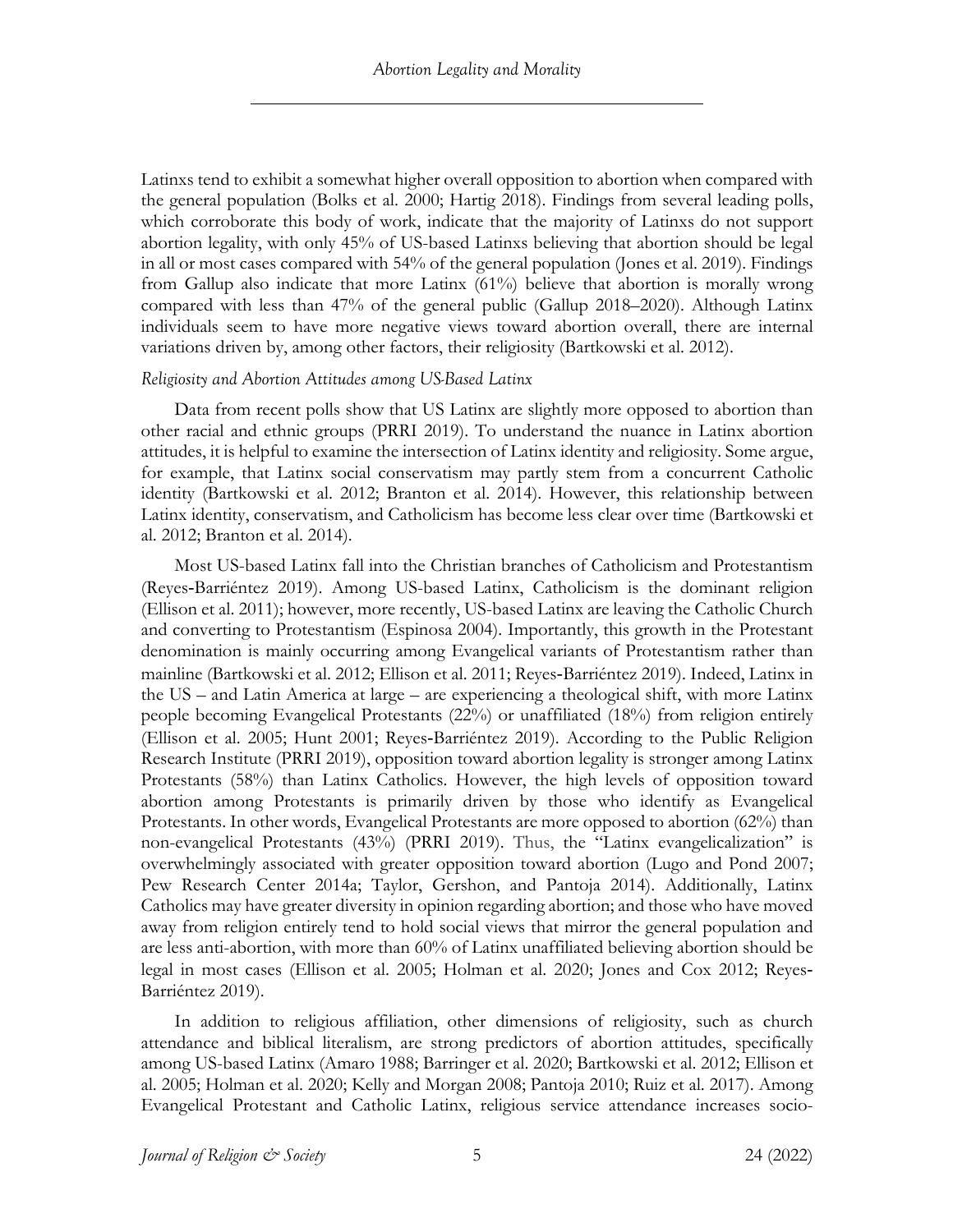political conservatism (Pantoja 2010). In turn, regular attendance at religious services is associated with less support for legal abortion and more support for abortion being illegal (Branton et al. 2014). Further, regular church-attending Latinx Evangelical Protestants are the least supportive group of legalized abortion (Bartkowski et al. 2012) and the most supportive of anti-abortion policies, especially among Latinx men (Holman et al. 2020). Similarly, studies have shown that biblical literalism is associated with lower support of legal abortion among Latinx communities (Bartkowski et al. 2012; Holman et al. 2020). In general, Latinx people who believe the Bible is the literal word of God hold more conservative views on abortion (Holman et al. 2020).

Given that religious practices and beliefs may offer a more nuanced perspective of the relationship between religiosity and Latinx abortion attitudes than religious affiliation alone, we seek to examine whether support for abortion legality and morality among a Latinx sample differ across their religious affiliation, beliefs regarding approaches to biblical interpretation, and religious service attendance. Most of the studies that examine the link between religiosity and abortion attitudes in the Latinx community focus only on responses to one or two abortion attitude items and focus specifically on the legality of abortion; moral positions about abortion are often overlooked. However, by examining multiple dimensions of abortion attitudes (i.e., legality and morality), including several contexts of abortion (e.g., if there is a strong chance of serious defect in the baby; if she is married and does not want any more children), and assessing their linkage with various aspects of religiosity (i.e., religious affiliation, practices, and beliefs), we add new and needed complexity to this area of research.

## **Current Study**

In this study, which is part of a larger national study, we investigated the relationship between religious affiliation, beliefs, and practices and Latinxs' attitudes about abortion legality and morality across several circumstances. The study is guided by three research questions:

RQ1) Does support for abortion legality and morality among a Latinx sample differ across their religious affiliation (i.e., Catholic, Protestant, born-again Christian)?

RQ2) Does support for abortion legality and morality among a Latinx sample differ across their beliefs regarding the Bible (e.g., biblical literalism)?

RQ3) Does support for abortion legality and morality among a Latinx sample differ across their religious behaviors (i.e., church attendance)?

We anticipate Latinx participants who attend religious service would be more likely than those who do not participate in religious service to oppose abortion legality and find it morally unacceptable. Similarly, we anticipate that Latinx participants who believe the Bible is the literal word of God would be more likely to oppose abortion legality and find it morally unacceptable in all types of circumstances. Finally, we anticipate that Evangelicals or bornagain Protestant Latinxs would be more likely to oppose abortion legality and morality than Catholic and mainline Protestant Latinxs across all types of circumstances. Findings from this study will contribute to the discourse about the extent that religion, a strong cultural marker of Latinx identity, predicts support for the legality and morality of abortion across several circumstances.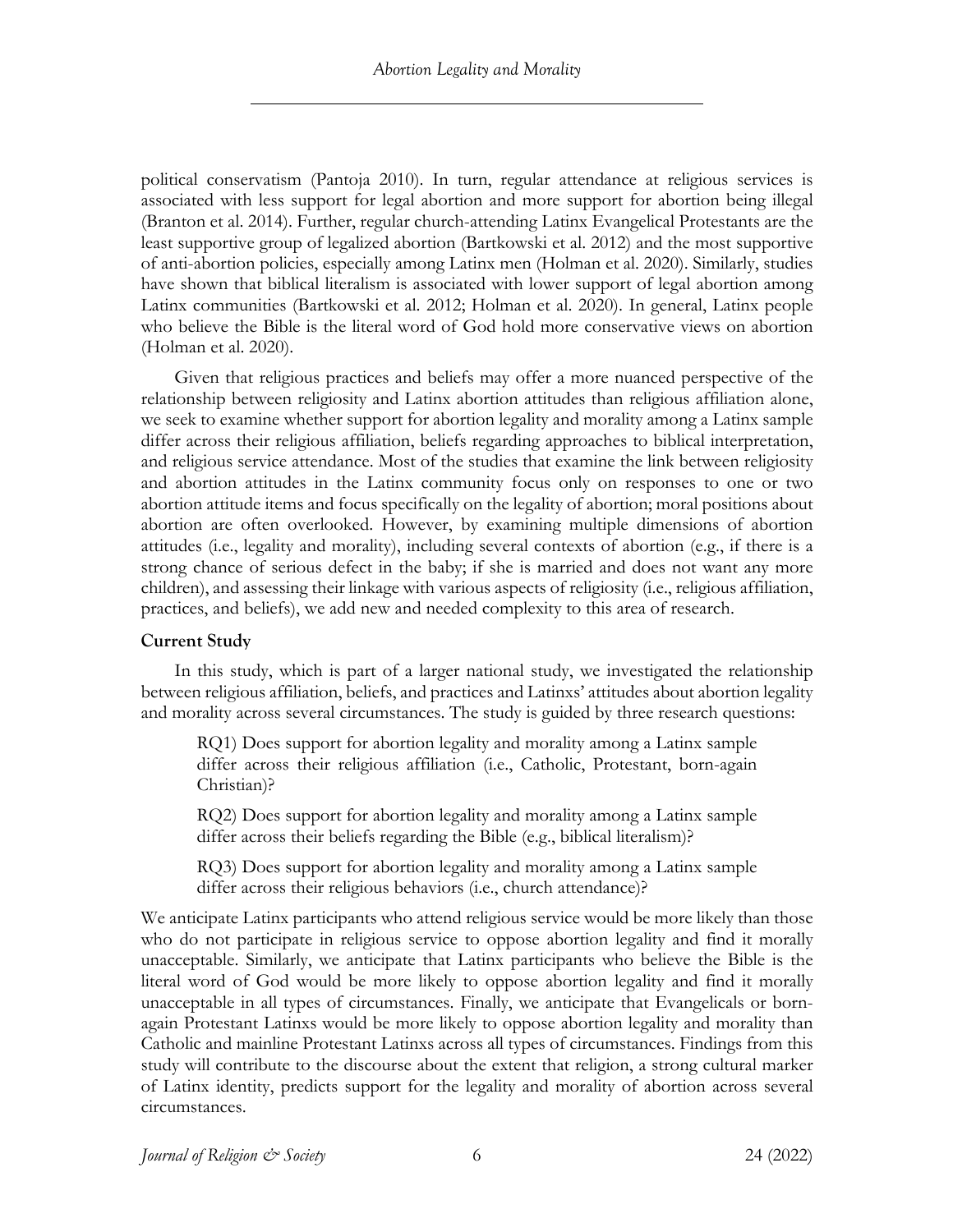## **Methods**

#### *Data Collection and Participants*

A web-based survey on abortion attitudes was administered to English- and Spanishspeaking adults in the US via Qualtrics, an online web-based survey company that distributes surveys and aggregates responses. Qualtrics uses opt-in panels, in which eligible people are invited to participate in a study (Yu et al. 2019). In general, in non-probability-based panels, potential participants either come across the panel's website or are directed to it by a friend or advertising, resulting in panels that may contain difficult-to-recruit groups (Yu et al. 2019). To achieve greater demographic diversity, we set quotas to achieve ample representation across race/ethnicity, gender, age, and political affiliation. We specifically recruited and oversampled Latinx Spanish speakers, setting their quota at one-third of the sample. All participants were offered Qualtrics credits as an incentive for participating in the survey. Indiana University's Institutional Review Board approved all protocols outlined herein.

Data were collected from November 2018 to February 2019. A total of 580 respondents completed the survey. Because this study was uniquely concerned with the effect of religiosity on Latinx participants, our analytic sample was restricted to only include people who identified as Latinx, were at least 18 years of age, and currently reside in the US. Participants were identified as Latinx if they 1) selected Hispanic/Latinx as their primary race/ethnicity variable; 2) if they selected bi-racial or multi-racial as their primary race/ethnicity and then selected Hispanic/Latinx on a follow-up question; and 3) if they selected "other" as their primary race/ethnicity *and* typed-in a reference to being Hispanic/Latinx. This resulted in a final analytic sample of 169 Latinx participants.

The sample representation for gender was 47% women, 50% men, and 3% identifying as non-binary, and the average age was 46 ( $SD = 16$ ), ranging from 18 to 97. A third of our participants indicated they have a high school diploma or GED, with 24.3% having a bachelor's or graduate degree (see Table 1). Just under half of our participants (46.2%) classified themselves as Democrats, 11.2% as Republicans, and 21.9% as Independents. Most sample participants (52.7%) completed the survey in Spanish. This high rate of Spanish participants is due to our purposeful oversampling of Hispanic/Latinx participants using the second language survey. Most participants were born in the US (66.9%), with 48.6% of these participants having parents born outside the US or birthplace unknown.

Regarding the religiosity variables used in the study, most participants classified themselves as Catholic (53.3%) or Christian (29.6%), with the remaining 17.2% identifying as another religious group (i.e., Hindu, Mormon, Jewish, Muslim, non-denominational) or nonreligious (i.e., atheist, agnostic; see Table 1). Slightly more than one-third of the participants indicated that they have had a "born-again" experience (36.1%), and a similar percentage believed the Bible is the literal word of God (37.9%). Although most (95.2%) of our participants selected a religious identity, the percentage that attends religious services weekly was 32.0%, and 24.3% indicated that they never go to religious services.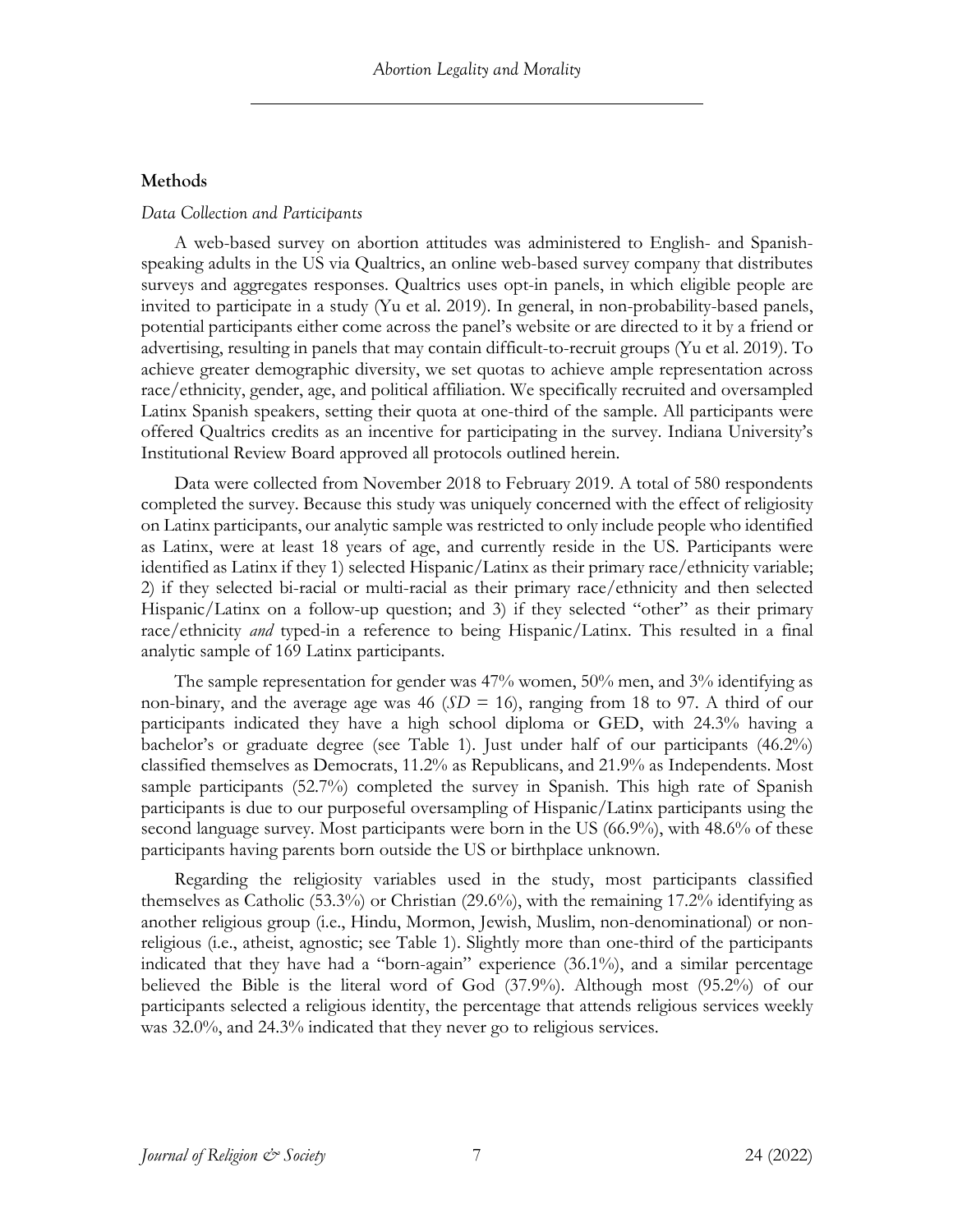| Age                          |                                                         | $M = 45.95$  | $SD = 15.94$  |
|------------------------------|---------------------------------------------------------|--------------|---------------|
|                              |                                                         | п            | $\frac{0}{0}$ |
| Gender                       | Women                                                   | 79           | 47.0          |
|                              | Men                                                     | 84           | 50.0          |
|                              | Non-binary gender                                       | 5            | 3.0           |
|                              | Missing                                                 | $\mathbf{1}$ | 0.6           |
| Education                    | Some H.S. or less                                       | 18           | 10.7          |
|                              | H.S. diploma or GED                                     | 55           | 32.5          |
|                              | Some college                                            | 33           | 19.5          |
|                              | Associate's degree                                      | 22           | 13.0          |
|                              | Bachelor's degree                                       | 29           | 17.2          |
|                              | Graduate degree                                         | 12           | 7.1           |
| <b>Political Party</b>       | Democrat                                                | 78           | 46.2          |
|                              | Republican                                              | 19           | 11.2          |
|                              | Independent                                             | 37           | 21.9          |
|                              | Libertarian, Green, Other                               | 5            | 3.0           |
|                              | No party identity                                       | 29           | 17.2          |
|                              | Missing                                                 | 1            | 0.6           |
| <b>Abortion Identity</b>     | Strongly pro-choice                                     | 38           | 22.5          |
|                              | Moderately pro-choice                                   | 13           | 7.7           |
|                              | Slightly pro-choice                                     | 13           | 7.7           |
|                              | Equally pro-choice and pro-life                         | 17           | 10.1          |
|                              | Slightly pro-life                                       | 10           | 5.9           |
|                              | Moderately pro-life                                     | 6            | 3.6           |
|                              | Strongly pro-life                                       | 34           | 20.1          |
|                              | I am neither pro-choice nor pro-life.                   | 20           | 11.8          |
|                              | I prefer not to answer                                  | 18           | 10.7          |
| <b>Survey Version</b>        | Spanish                                                 | 89           | 52.7          |
|                              | English                                                 | 80           | 47.3          |
| Nativity                     | US-Born                                                 | 113          | 66.9          |
|                              | Foreign                                                 | 53           | 31.4          |
|                              | Missing                                                 | 3            | 1.8           |
| <b>Religious Affiliation</b> | Catholic                                                | 90           | 53.3          |
|                              | Christian                                               | 50           | 29.6          |
|                              | Agnostic or atheistic                                   | 8            | 4.8           |
|                              | Other                                                   | 21           | 12.4          |
| <b>Born-again Experience</b> | Yes                                                     | 61           | 36.1          |
|                              | $\rm No$                                                | 91           | 53.8          |
|                              | I do not know                                           | 17           | 10.1          |
| <b>Biblical Literalism</b>   | Bible is the literal word of God                        | 64           | 37.9          |
|                              | Bible is the word of God, but not to be taken literally | 57           | 33.7          |
|                              | Bible is a book of history                              | 7            | 4.1           |
|                              | Bible is a book of stories                              | 16           | 9.5           |
|                              | I don't know                                            | 25           |               |
|                              |                                                         |              | 14.8          |
| <b>Church Attendance</b>     | Once a week or more                                     | 54           | 32.0          |
|                              | Few times a year                                        | 41           | 24.3          |
|                              | Never                                                   | 41           | 24.3          |

*Table 1: Sample Demographic Characteristics*

#### *Measures*

The survey was developed in English and translated into Spanish. The translation was conducted using a team-based approach to ensure that the translation kept the content of the questions semantically similar, kept the question format similar within the bounds of the target language, and retained the same content for both the source and target instruments (Mohler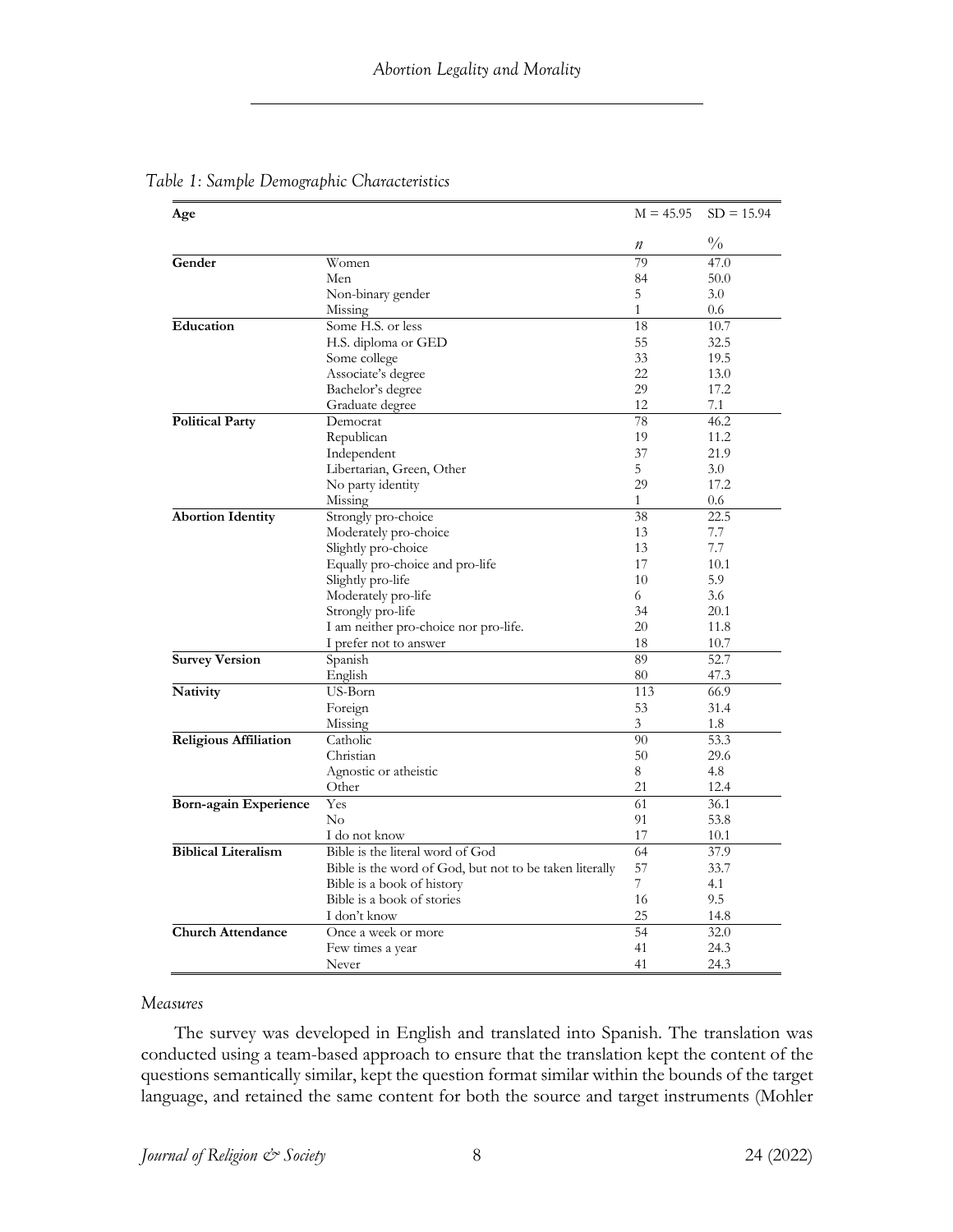et al. 2016; Valdez et al. 2021). Participants were asked to complete an anonymous 15-minute survey to assess social attitudes about controversial issues. Upon completing the survey's demographic portion – which included items related to religious affiliation, practices, and beliefs – participants were asked a series of questions regarding the morality and legality of abortion. In this study, we operationalized abortion morality as a person's belief whether abortion is morally permissible or not morally permissible. Generally, this position is influenced by religious beliefs. Conversely, we operationalized abortion legality as a person's beliefs regarding whether abortion should be legal in various circumstances.

## *Dependent Variable*

Abortion attitudes were measured by asking participants whether they believe abortion (1) should be legal and (2) is morally acceptable in nine circumstances (see Table 2). The nine circumstances included six circumstances similar to core abortion-related items used in the General Social Survey (Smith et al. 2019). In addition, three circumstances were added to measure a broader attitudinal range. We grouped circumstances into three major categories based on the reasons for abortion identified in the literature.

From the sets of abortion circumstance items, three subscales were created: those related to extreme (previously referred to as traumatic or hard reasons) and social (previously referred to as elective or soft reasons; Blake 1971; Jelen 1984; Rossi and Sitaraman 1988; Smith and Son 2013; Tedrow and Mahoney 1979). The third set of items refers to selective reasons, which includes circumstances related to recent state-level abortion bans in cases of sex or race selection (see Guttmacher 2020). Four items (items 3, 4, 6, 7) were aggregated for the extreme circumstance subscale. Responses to three items (items 1, 2, 5) were aggregated to create the social circumstance subscale. Finally, two circumstances (items 8, 9) were deemed selective and combined to create the third subscale. We calculated the mean scores to measure the rate at which support for abortion legality and morality was expressed in the various circumstances. The response options for the legality and morality questions were recoded as "No"  $= 1$ , "Unsure"  $= 2$ , and "Yes"  $= 3$ . Item responses were averaged to calculate scores ranging from 1 to 3, with higher scores indicating more favorable views toward abortion morality and legality and lower scores indicating less favorable abortion morality and legality views.

*Table 2. Abortion Unidirectional Item Set*

Regardless of whether you think it is morally acceptable, should it be **legal** for a woman to obtain an abortion in the following circumstances? / Regardless of whether you think it should be legal, is it **morally acceptable** for a woman to obtain an abortion in the following circumstances?

- 1. If the woman cannot afford to support the child.
- 2. If the woman is not married.
- 3. If the woman's life is at risk because of the pregnancy.
- 4. If the baby will be born with serious birth defects.
- 5. If the woman does not want any more children.
- 6. If the pregnancy is a result of rape.
- 7. If the woman's mental health is at risk.
- 8. If the father is of a different race than the woman.
- 9. If the baby is of a different gender than the parents desired.

Note: Items 1-6 modeled after the General Social Survey (Smith et al. 2019).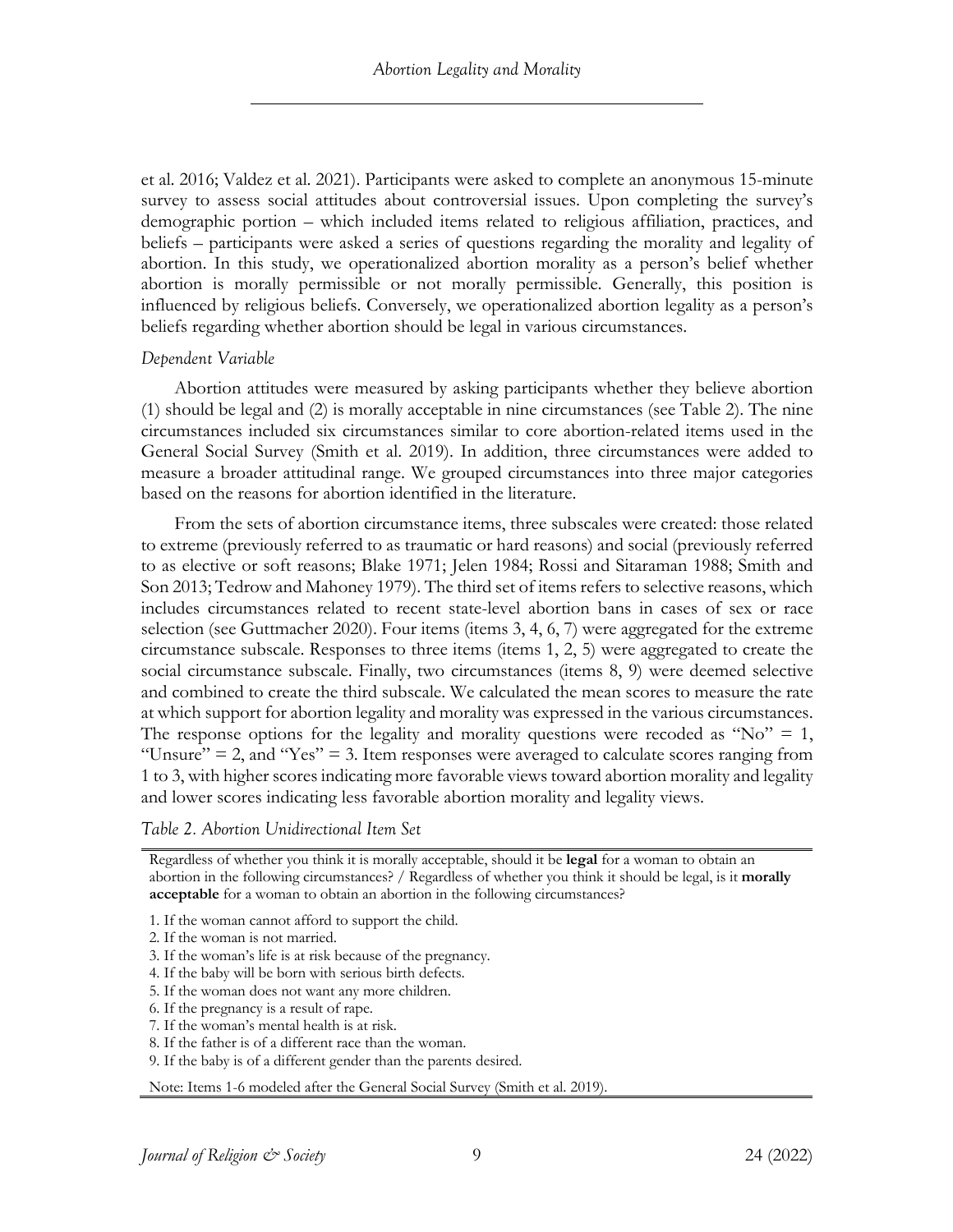## *Independent Variables*

We assessed religiosity via four measures: religious affiliation, identification with being "born-again," biblical literalism, and church attendance.

**Religious affiliation.** To determine religious affiliation, we first asked participants a question regarding their religious identity: "Which of the following best represents your religious identity? Catholic, Christian, Hindu, Mormon, Jewish, Muslim, Nondenominational, Atheist, Agnostic, Other." For our study purpose, religious affiliation was coded into three categories: Catholic, Christian, and Other. There is evidence that most US-based Latinx identify as Catholics (Ellison et al. 2011; PRRI 2019) and that Catholicism is more of a nominal affiliation for Latinxs (Bartkowski et al. 2012; Ellison et al. 2005). That is, for some being Catholic is a matter of cultural roots rather than religion (Bartkowski et al. 2012; Ellison et al. 2005; Pew Research 2015). Of course, not all Christians are Catholics, but all Catholics are Christians. However, given the cultural relation between being Catholic and Latinx, it seems to be the case that most Latinx who identify as Catholics may not necessarily identify as devout Christians. Most cultural Catholics identify more with being a Catholic than any other faith traditions they may also belong to (Pew Research 2015). Further, generally, surveys that measure religious identity like Pew Research, Gallup, and the National Survey of Hispanic Adults rely on respondents' self-identification. These surveys often combine Protestants and those who identify as Christians under the same category (see Gallup 2012; Pew Research 2014b; Perl et al. 2008). However, those who identify as Catholic are labeled as Catholics only, suggesting that Latinx who identify as Catholics are more likely to select Catholic as opposed to Christian. Similarly, a 2008 report from the American Religious Identification Survey (ARIS) divides Latinx religious identification as Catholics and Other Christians (non-Catholic Christians) (Perl et al. 2008). This separation into these two broad categories indicates that although Catholicism is a branch of Christianity, those who identify primarily as Catholics tend not to identify as Christians when reporting their religious affiliation on a survey. Within this context, we use the Christian self-identification as a religious identity that encompasses other forms of Christianity other than Catholics, such as Protestants. Those who identified with religious groups other than Catholic or Christian, and those who identified as agnostic, or atheist were combined into the "other" category due to their small subgroup sizes ( $n \leq 9$ ).

**Born-again.** To obtain a comparison between Latinx who may identify with an evangelical Christian denomination versus a more mainline Christian denomination, participants were asked if they consider themselves "born-again": "Have you ever had a 'bornagain' religious experience? Yes, no, I do not know." Given that Evangelicals believe in the conversion or "born-again" experience in receiving salvation, this is frequently used to assess Evangelicalism (Burge and Lewis, 2018).

**Biblical literalism.** To measure religious beliefs, we asked participants a question regarding their beliefs about the Bible: "Which of these statements comes closest to describing your feelings about the Bible? it is the literal word of God; it is God's word, but not to be taken literally; it is a book of history; it is a book of stories; or I do not know." We merged the last three response options to create three broad categories: The Bible is the literal word of God, the Bible is the word of God but not literal, and the Bible is not the word of God (i.e., it is a book of history or stories, or do not know).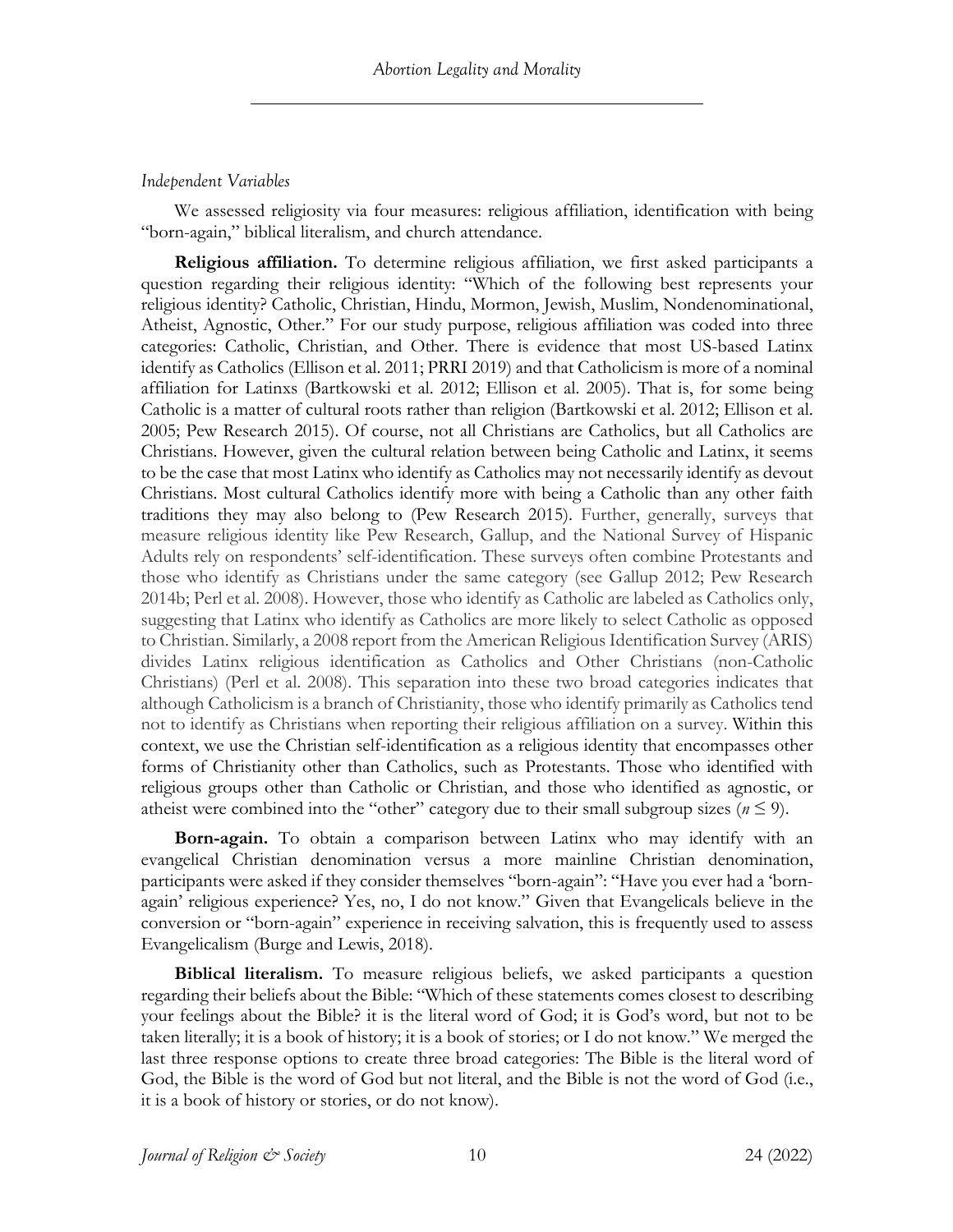**Religious service attendance.** Finally, as a measure of religious behaviors, participants were asked, "Approximately how often do you attend religious services? More than once a week, every week, two or three times a month, once a month, several times a year, once or twice a year, less than once a year, and never." We grouped participants' responses into three categories: Once or more a week, several times per year up to two or three times a month, and twice a year or less.

#### *Analysis*

We compared participants on the three sets of circumstances regarding whether they believe abortion should be legal and whether they believe abortion is moral based on religious affiliation. The distribution of abortion legality and morality attitudes were multimodal, not yielding normally distributed data. Therefore, k-group median tests for independent samples were used to compare groups. Because we leveraged multiple comparisons on six outcome variables to investigate trends in attitudes about abortion morality and legality in extreme versus social and selective circumstances, a conservative alpha level of .01 was selected to reduce type I error inflation due to multiple testing, with a Bonferroni correction employed for post-hoc analyses. Average percentiles are provided for the k-group median tests with larger percentile values indicating greater support for abortion legality and belief in abortion being moral.

## **Results**

The average abortion subscale scores for the overall sample are presented first to provide an indication of the attitudes for abortion legality and morality in the three types of circumstances (extreme, social, selective) for Latinx participants (see Table 3). Participants indicated higher support for abortion legality in extreme circumstances than social circumstances, and the lowest level of support for abortion legality in selective circumstances (*M* = 2.16, 1.66, and 1.53, respectively). The same trend was observed with attitudes about the moral acceptability of abortion  $(M = 2.20, 1.65,$  and 1.42, respectively). Scores for extreme and social circumstances were almost identical for legality and morality for the sample. Morality scores were slightly lower than legality scores for selective circumstances. Participants indicated abortion is probably not morally acceptable for social and selective circumstances, and the majority stated it should not be legal.

|                                        | Min  | Max  | Mean | SD. | Median |
|----------------------------------------|------|------|------|-----|--------|
| <b>Abortion Legality</b>               |      |      |      |     |        |
| Extreme                                | 1.00 | 3.00 | 2.16 | .72 | 2.00   |
| Social                                 | 1.00 | 3.00 | 1.66 | .79 | 1.33   |
| Selective                              | 1.00 | 3.00 | 1.53 | .77 | 1.00   |
| <b>Moral Acceptability of Abortion</b> |      |      |      |     |        |
| Extreme                                | 1.00 | 3.00 | 2.20 | .71 | 2.00   |
| Social                                 | 1.00 | 3.00 | 1.65 | .76 | 1.33   |
| Selective                              | 1.00 | 3.00 | 1.42 | .67 | 1.00   |
| Note: $n = 169$                        |      |      |      |     |        |

*Table 3. Average Scores, Attitudes for Abortion Legality and Morality*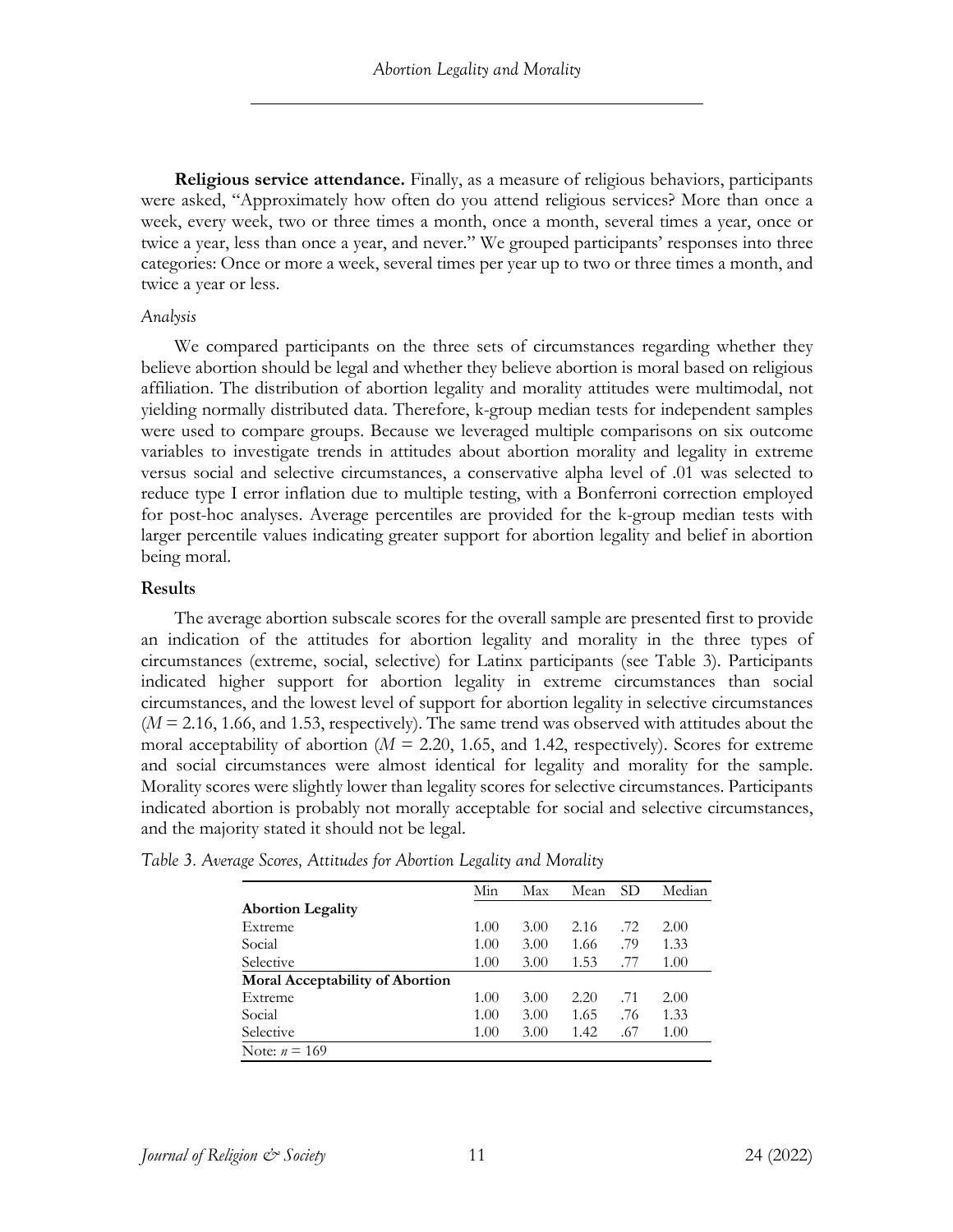## *Religious Affiliation*

Regarding our first research question (i.e., does support for abortion legality and morality among a Latinx sample differ across their religious affiliation), we were limited to religious identity groups of Catholic, Christian, and other religious and non-religious groups combined. We anticipated that mainline Christians would have similar abortion attitudes to Catholics, with both being less supportive of abortion than those with other or no religious affiliation. There were no significant differences on the three scales when comparing the attitudes toward abortion legality and moral acceptability for the three religious identity groups (see Table 4). However, a consistent trend was observed across all scales when comparing the group medians – Christians were less supportive of abortion than the Catholic group, who were less supportive than participants of other religious affiliations or no religious affiliation.

|                                                                                                                  |      |      | Catholic<br>$(n = 90)$ |          |          | Christian<br>$(n = 50)$ |          |          | $(n=29)$ | Other and Non-Rel. |          |
|------------------------------------------------------------------------------------------------------------------|------|------|------------------------|----------|----------|-------------------------|----------|----------|----------|--------------------|----------|
|                                                                                                                  |      |      | $P_{25}$               | $P_{50}$ | $P_{75}$ | $P_{25}$                | $P_{50}$ | $P_{75}$ | $P_{25}$ | $P_{50}$           | $P_{75}$ |
| <b>Abortion Legality</b>                                                                                         |      |      |                        |          |          |                         |          |          |          |                    |          |
| Extreme                                                                                                          | 7.07 | .029 | 2.00                   | 2.00     | 3.00     | 1.19                    | 2.00     | 2.50     | 1.88     | 3.00               | 3.00     |
| Social                                                                                                           | 3.85 | .146 | 1.00                   | 1.17     | 2.33     | 1.00                    | 1.00     | 2.00     | 1.00     | 1.67               | 3.00     |
| Selective                                                                                                        | 1.84 | .398 | 1.00                   | 1.00     | 2.00     | 1.00                    | 1.00     | 2.00     | 1.00     | 1.00               | 2.75     |
| <b>Moral Acceptability of Abortion</b>                                                                           |      |      |                        |          |          |                         |          |          |          |                    |          |
| Extreme                                                                                                          | 7.52 | .023 | 1.75                   | 2.25     | 3.00     | 1.50                    | 2.00     | 2.50     | 1.63     | 2.75               | 3.00     |
| Social                                                                                                           | 2.45 | .294 | 1.00                   | 1.33     | 2.00     | 1.00                    | 1.00     | 2.00     | 1.00     | 1.67               | 3.00     |
| Selective                                                                                                        | 0.77 | .681 | 1.00                   | 1.00     | 2.00     | 1.00                    | 1.00     | 1.50     | 1.00     | 1.00               | 2.00     |
| Note: P <sub>25</sub> , P <sub>50</sub> , P <sub>75</sub> = 25th, 50th, 75th percentiles; $\chi^2$ = median test |      |      |                        |          |          |                         |          |          |          |                    |          |

*Table 4. Religious Affiliation and Abortion Legality and Morality*

|  |  | Table 5. Born-Again and Abortion Legality and Morality |
|--|--|--------------------------------------------------------|
|  |  |                                                        |

|                                                                                                                  |                 |      | Born-Again<br>$(n = 61)$ |          |          | $(n = 91)$ | Not Born-Again |          | $(n = 17)$ | Don't Know |          |
|------------------------------------------------------------------------------------------------------------------|-----------------|------|--------------------------|----------|----------|------------|----------------|----------|------------|------------|----------|
|                                                                                                                  | $\mathcal{V}^2$ |      | $P_{25}$                 | $P_{50}$ | $P_{75}$ | $P_{25}$   | $P_{50}$       | $P_{75}$ | $P_{25}$   | $P_{50}$   | $P_{75}$ |
| <b>Abortion Legality</b>                                                                                         |                 |      |                          |          |          |            |                |          |            |            |          |
| Extreme                                                                                                          | 5.46            | .065 | 1.50                     | 2.00     | 2.50     | 1.75       | 2.50           | 3.00     | 1.50       | 2.00       | 2.38     |
| Social                                                                                                           | 1.20            | .548 | 1.00                     | 1.00     | 2.00     | 1.00       | 1.33           | 3.00     | 1.00       | 1.00       | 2.00     |
| Selective                                                                                                        | 0.15            | .928 | 1.00                     | 1.00     | 2.00     | 1.00       | 1.00           | 2.00     | 1.00       | 1.00       | 2.00     |
| <b>Moral Acceptability of Abortion</b>                                                                           |                 |      |                          |          |          |            |                |          |            |            |          |
| Extreme                                                                                                          | 4.68            | .096 | 1.50                     | 2.00     | 2.63     | 1.75       | 2.50           | 3.00     | 1.63       | 2.00       | 2.50     |
| Social                                                                                                           | 0.07            | .966 | 1.00                     | 1.00     | 2.00     | 1.00       | 1.33           | 2.33     | 1.00       | 1.33       | 1.67     |
| Selective                                                                                                        | 0.75            | .688 | 1.00                     | 1.00     | 1.50     | 1.00       | 1.00           | 2.00     | 1.00       | 1.00       | 1.75     |
| Note: P <sub>25</sub> , P <sub>50</sub> , P <sub>75</sub> = 25th, 50th, 75th percentiles; $\chi^2$ = median test |                 |      |                          |          |          |            |                |          |            |            |          |

## *Born-Again*

There were no significant differences on the abortion legality scales or the moral acceptability scales for Latinx participants based on whether they have had a "born-again" experience (see Table 5). A consistent trend can be observed when comparing the  $25<sup>th</sup>$ ,  $50<sup>th</sup>$ , and 75<sup>th</sup> percentiles for the scale scores for each group, with those "born-again" having the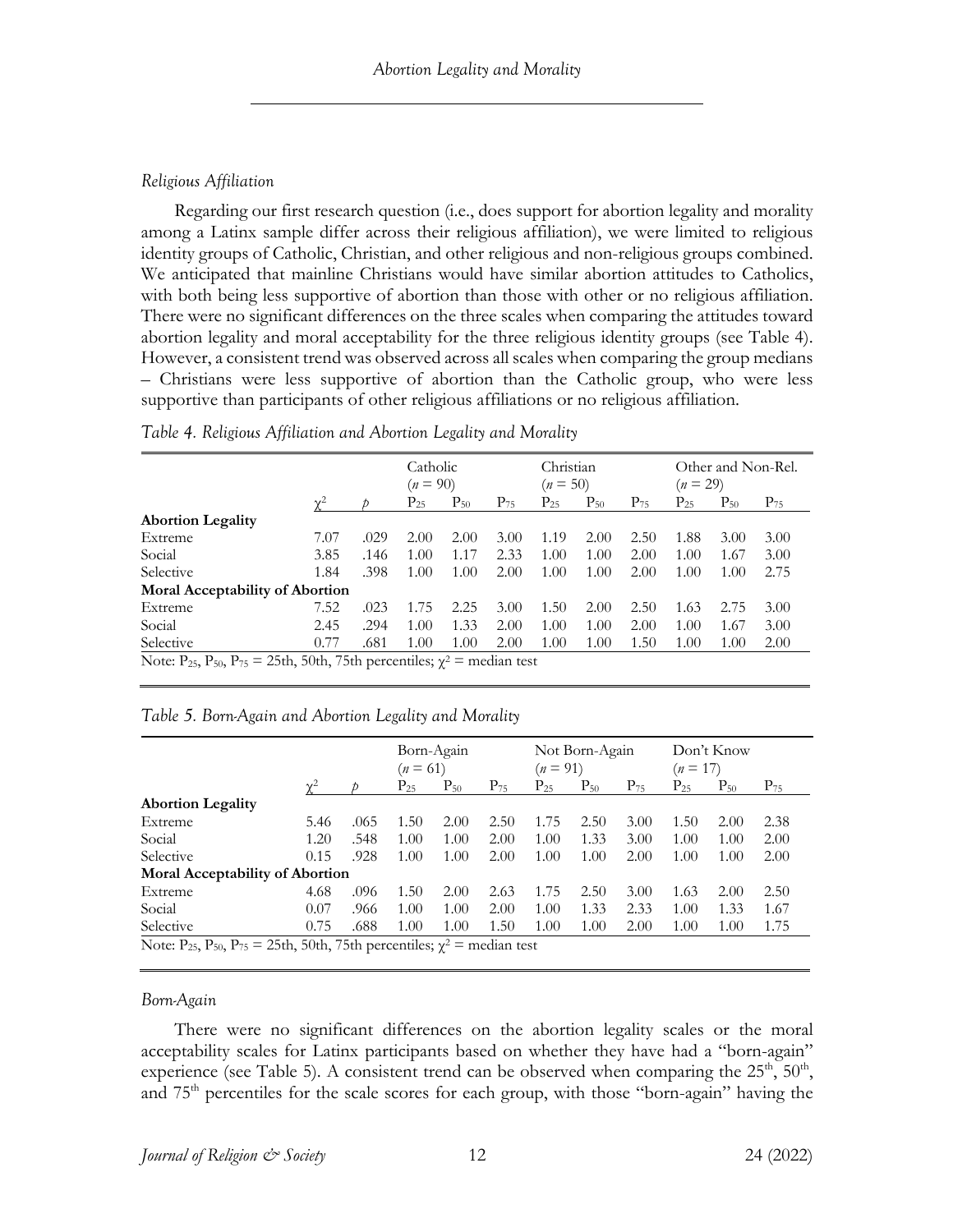lowest support for abortion (*Mdn* = 1.00 to 2.00) and those not born again exhibiting the highest levels of support (*Mdn* = 1.00 to 2.50); however, these differences were not significant.

#### *Biblical Literalism*

For our third research question (i.e., does support for abortion among a Latinx sample differ across their beliefs about the Bible?), we hypothesized that biblical literalism would be associated with opposition toward abortion legality and morality. Our results showed that there were significant differences regarding biblical literalism on the abortion legality social  $(\chi^2(2) = 14.05, p = .001)$  and selective circumstances scales  $(\chi^2(2) = 12.58, p = .002)$ ; see Table 6). Pairwise comparisons indicated that participants who consider the Bible not to be the word of God or indicated they "don't know" were significantly more supportive of abortion being legal in social circumstances (e.g., if the woman cannot afford to support the child) and selective circumstances (e.g., reasons such as if the father is of a different race than the woman) than those who believe the Bible is the literal word of God. However, there were no significant differences in support for abortion legality between those who see the Bible as the word of God but not to be taken literally and the other two groups (i.e., Bible is the literal word of God, the Bible is not the word of God) for any of the circumstance sets.

The same subgroup differences were observed for both the social  $(\chi^2(2) = 16.54, p < .01)$ and selective  $(\chi^2(2) = 9.69, p = .008)$  circumstances in relation to moral acceptability; those believing the Bible is not the literal word of God or "don't know" indicated higher moral acceptability than those believing the Bible is the literal word of God.

|                                        |          |             | $(n = 64)$ | Literal Word of God |          | Literal<br>$(n = 57)$ | Word of God–Not |          | $(n=48)$ | or Don't Know | Book of History, Stories, |
|----------------------------------------|----------|-------------|------------|---------------------|----------|-----------------------|-----------------|----------|----------|---------------|---------------------------|
|                                        | $\gamma$ |             | $P_{25}$   | $P_{50}$            | $P_{75}$ | $P_{25}$              | $P_{50}$        | $P_{75}$ | $P_{25}$ | $P_{50}$      | $P_{75}$                  |
| <b>Abortion Legality</b>               |          |             |            |                     |          |                       |                 |          |          |               |                           |
| Extreme                                | 6.78     | .034        | 1.00       | 2.00                | 2.50     | 2.00                  | 2.50            | 3.00     | 2.00     | 2.25          | 3.00                      |
| Social                                 | 14.05    | .001        | 1.00       | 1.00                | 1.67     | 1.00                  | 1.67            | 3.00     | 1.00     | 2.00          | 2.58                      |
| Selective                              | 12.58    | .002        | 1.00       | 1.00                | 1.00     | 1.00                  | 1.00            | 2.00     | 1.00     | 1.50          | 2.38                      |
| <b>Moral Acceptability of Abortion</b> |          |             |            |                     |          |                       |                 |          |          |               |                           |
| Extreme                                | 3.43     | .180        | 1.50       | 2.00                | 2.50     | 2.00                  | 2.50            | 3.00     | 1.81     | 2.50          | 3.00                      |
| Social                                 | 16.54    | $\leq .001$ | 1.00       | 1.00                | 1.67     | 1.00                  | 1.33            | 2.33     | 1.00     | 1.67          | 2.58                      |
| Selective                              | 9.69     | .008        | 1.00       | 1.00                | 1.00     | 1.00                  | 1.00            | 2.00     | 1.00     | 1.25          | 2.00                      |

*Table 6. Biblical Literalism and Abortion Legality and Morality*

#### *Religious Attendance*

For the last research question (i.e., does support for abortion among a Latinx sample differ across their religious behaviors?), we anticipated that Latinx participants who attend religious services regularly would strongly oppose abortion morality and legality. We found no significant differences in the abortion legality and morality scales. However, there was a consistent trend with participants who attend religious services twice a year or less frequently. This group was more supportive of abortion being legal (*Mdn* = 1.00 to 2.50) than those who attend religious services once a week or more frequently (*Mdn* = 1.00 to 2.00; see Table 7).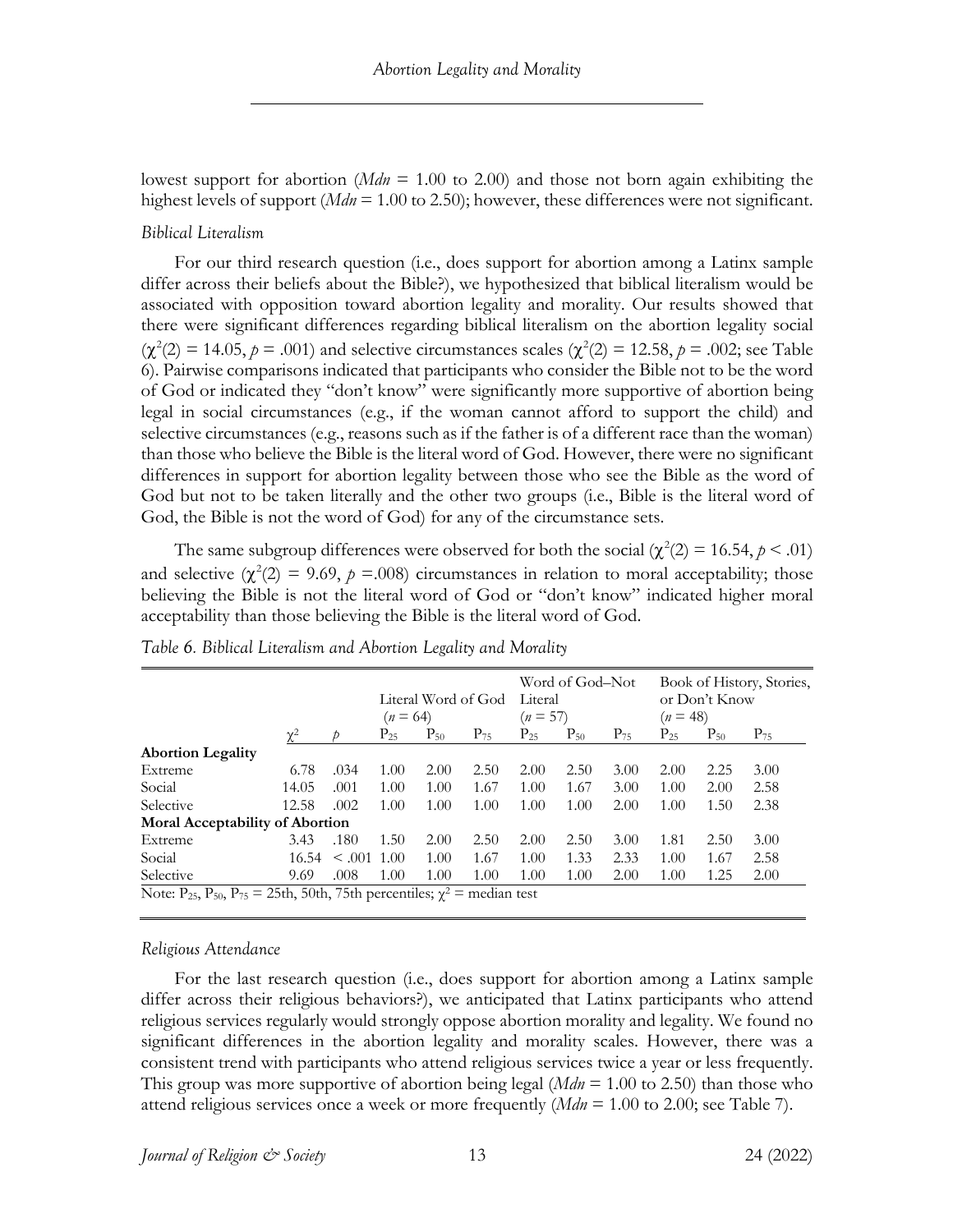|                                        |          |      | Once or More<br>a Week<br>$(n = 54)$ |          |          | Several Times<br>per Year<br>$(n = 44)$ |          |          | Twice a Year or<br>Less Frequent<br>$(n = 71)$ |          |          |
|----------------------------------------|----------|------|--------------------------------------|----------|----------|-----------------------------------------|----------|----------|------------------------------------------------|----------|----------|
|                                        | $\chi^2$ |      | $P_{25}$                             | $P_{50}$ | $P_{75}$ | $P_{25}$                                | $P_{50}$ | $P_{75}$ | $P_{25}$                                       | $P_{50}$ | $P_{75}$ |
| <b>Abortion Legality</b>               |          |      |                                      |          |          |                                         |          |          |                                                |          |          |
| Extreme                                | 6.91     | .032 | 1.50                                 | 2.00     | 2.56     | 1.50                                    | 2.00     | 3.00     | 2.00                                           | 2.25     | 3.00     |
| Social                                 | 3.17     | .205 | 1.00                                 | 1.00     | 2.33     | 1.00                                    | 1.17     | 2.00     | 1.00                                           | 1.67     | 3.00     |
| Selective                              | 0.68     | .712 | 1.00                                 | 1.00     | 2.00     | 1.00                                    | 1.00     | 2.00     | 1.00                                           | 1.00     | 2.00     |
| <b>Moral Acceptability of Abortion</b> |          |      |                                      |          |          |                                         |          |          |                                                |          |          |
| Extreme                                | 5.13     | .077 | 1.50                                 | 2.00     | 2.50     | 1.56                                    | 2.00     | 3.00     | 1.75                                           | 2.50     | 3.00     |
| Social                                 | 2.81     | .245 | 1.00                                 | 1.00     | 2.00     | 1.00                                    | 1.33     | 2.00     | 1.00                                           | 1.67     | 2.67     |
| Selective                              | 1.02     | .602 | 1.00                                 | 1.00     | 1.50     | 1.00                                    | 1.00     | 2.00     | 1.00                                           | 1.00     | 2.00     |

*Table 7. Religious Service Attendance and Abortion Legality and Morality*

## **Discussion**

Religiosity is one of the principal factors that shape attitudes toward abortion (Adamczyk and Valdimarsdóttir 2018). In the context of the Latinx religious diversification, our study goes further than previous work to examine the link between Latinx respondents' religious affiliation, beliefs, and practices across both moral and legal dimensions of abortion attitudes with particular emphasis on different abortion contexts or circumstances. Consistent with the extant literature (e.g., Bartkowski et al. 2012), we found that different dimensions of religiosity are related to Latinx participants' legal and moral attitudes toward abortion. Specifically, we found that biblical literalism was more strongly associated with differences in abortion attitudes than religious affiliation and religious attendance for the present sample. These findings complement the literature supporting the link between high levels of religiosity and abortion hostility (e.g., Bartkowski et al. 2012; Ellison, Echevarria, and Smith 2005; Holman, Podrazik, and Silber Mohamed 2020). Yet, other findings in this study present more nuanced perspectives that warrant further attention.

## *Biblical Literalism Strongly Predicts Abortion Attitudes Among Latinx*

We found that biblical literalism was the strongest differentiator of abortion attitudes. Participants who believe the Bible is the literal word of God endorsed abortion legality and moral acceptability for social circumstances (e.g., if the woman cannot afford to support the child) and selective circumstances (e.g., if the baby is of a different gender than the parents desired) at significantly lower rates than those who believe the Bible is not the word of God or do not know. This finding is consistent with previous research that shows that biblical literalism is associated with greater opposition to abortion (e.g., Bartkowski et al. 2012; Hoffmann and Bartkowski 2008; Holman, Podrazik, and Silber Mohamed 2020). This may be because biblical literalism facilitates a religious rationalization and judgment on abortion. For example, conservative religious traditions have used the Bible to argue that life begins at conception, children are a blessing, and abortion equals murder (Bartkowski et al. 2012; Hoffmann and Bartkowski 2008; Holman, Podrazik, and Silber Mohamed 2020). Therefore, those who endorse this perspective of the Bible may be more inclined to hold anti-abortion attitudes.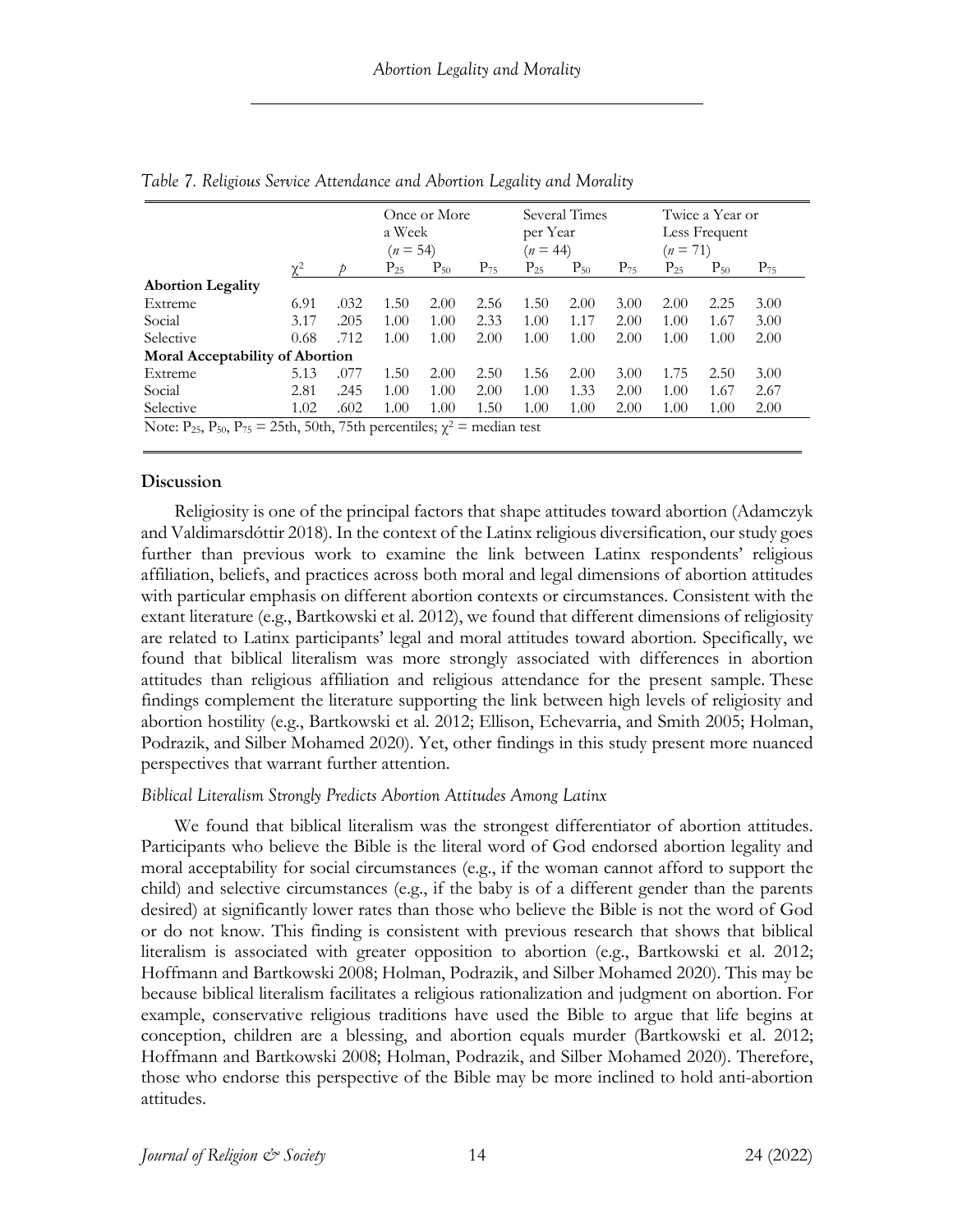Interestingly, there were no significant differences in attitudes toward abortion morality and legality by biblical literalism for extreme reasons (e.g., if the woman's life is at risk because of the pregnancy). This is in line with previous literature (e.g., Hoffmann and Johnson 2005) that shows that extreme circumstances garner more support for abortion compared with social circumstances. Amaro (1988) and Ellison and colleagues (2005) add that Latinx people tend to approve of abortion for health reasons, especially if the pregnancy endangers the woman's life. However, their support decreases for other reasons, such as if the woman cannot economically support the child. More research is needed to investigate how Latinx adults interpret these circumstances, justify moral and legal differences to abortion attitudes based on those circumstances, and what about those circumstances influences their supportive/hostile beliefs.

#### *Religious Attendance Displays Weak Association with Abortion Beliefs*

Branton and colleagues (2014) argue that service attendance is associated with more conservative views toward abortion. In our study, religious service attendance was associated with trends in attitudes toward abortion morality and legality, but the differences were not statistically significant. Specifically, participants who attend religious services more frequently (i.e., once a week or more) displayed more negative views toward abortion than those who attend less frequently. Although not significant, this finding is consistent with previous research that shows a connection between conservative moral practices and anti-abortion or pro-life attitudes (e.g., Bartkowski et al. 2012; Bolks et al. 2000; Branton et al. 2014; Ellison, Echevarria, and Smith 2005; Holman, Podrazik, and Silber Mohamed 2020; Rafi and Baunach 2013). Comparisons of the magnitude of the median differences suggest that views on abortion may be most nuanced and variable, especially in relation to religious behaviors, when abortion is sought for non-life-threatening social reasons. Resembling the biblical literalism results (i.e., smaller median differences regarding abortion morality and legality for extreme reasons), these outcomes highlight that the relationship between different dimensions of religiosity (e.g., service attendance) and abortion attitudes is not necessarily universal across circumstances. Instead, some contexts of abortion (e.g., extreme circumstances) are more supported, disregarding people's religious practices, while other circumstances (e.g., selective) are more universally opposed.

## *Protestants are Marginally Less Supportive of Abortion than Catholics and Other Religious Groups*

Third, for the religious affiliation dimension, our results show that although differences were not statistically significant, those identifying with no religious affiliation or with a tradition other than Catholic or Christian were the most supportive of abortion on the extreme and social circumstance scales. Further, Catholics were consistently more supportive of abortion than Christians. This trend, as other researchers explain, may be related to the increase of nominal Catholicism in the Latinx community (see Bartkowski et al. 2012), meaning that those who identify as Catholics do not necessarily practice Catholicism nor follow its moral teachings but see Catholicism as a cultural identity (Ellison et al. 2005). Moreover, these results suggest that opposition to abortion may increase with growing affiliation with Evangelical Protestantism. Furthermore, since we grouped multiple and different Christian identities into one category, it is possible that having Christian denominations like Episcopalians (liberal) and Evangelical/Baptist (conservative) in the same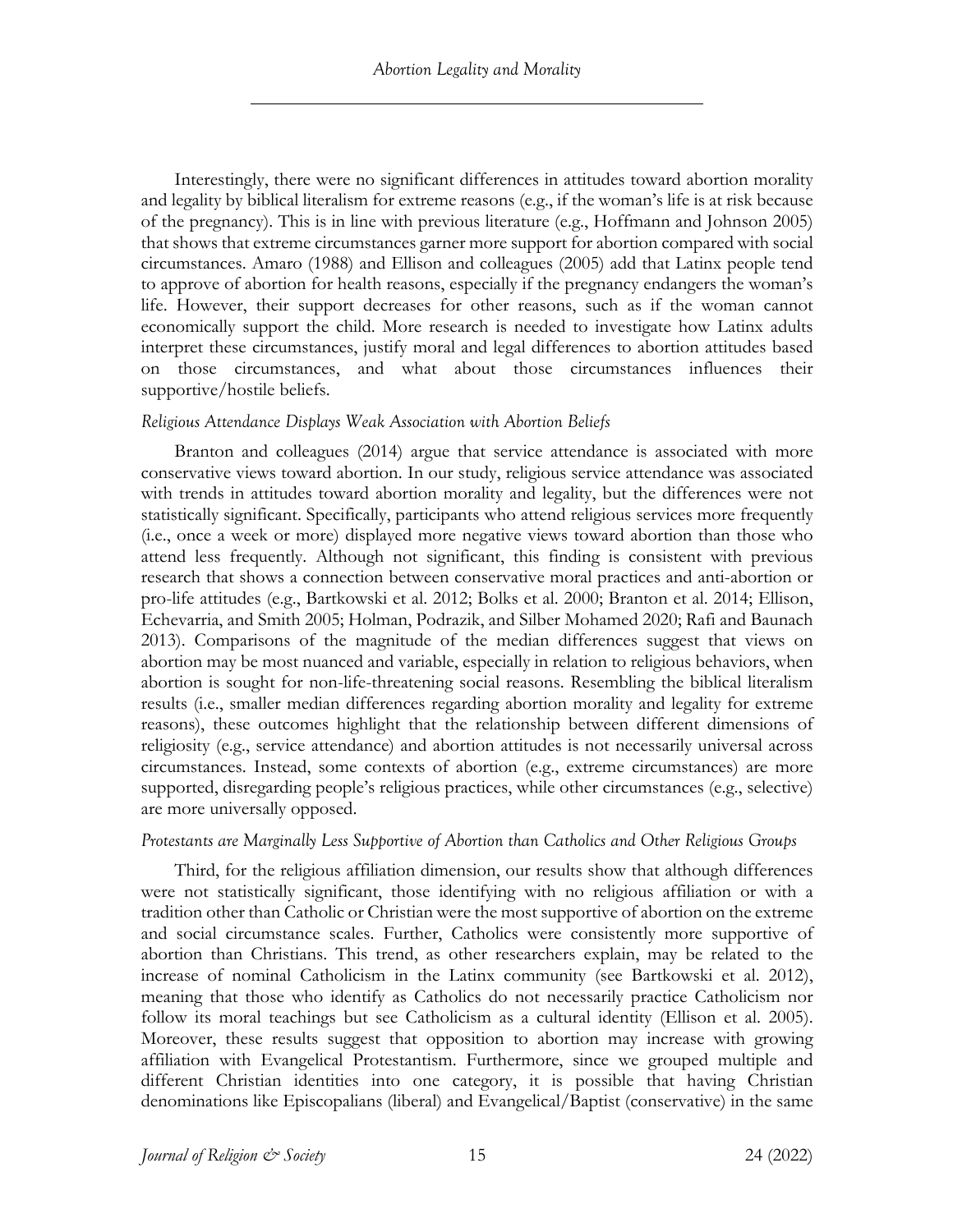group diminishes the differences between Catholics, Christians, and other religious (and nonreligious) groups. More research is needed regarding attitudes toward various contentious social issues within conservative religious denominations.

Similarly, there were no significant differences based on having a born-again experience – a marker of Evangelical identity. Our inability to find a significant difference could be partially attributed to the small size of our sample. However, our results show a consistent trend, with participants who claimed to have had a "born-again" religious experience exhibiting the lowest support for abortion. This trend is consistent with previous research that argues that Evangelical Christian Latinxs are more opposed to abortion than Catholic Latinxs (e.g., Ellison, Echevarria, and Smith 2005). However, others, such as Adamczyk and Valdimarsdóttir (2018), argue that religious affiliation may not have a direct effect on participants' attitudes because "Catholics and conservative Protestants disapprove of abortion and both are Christian faiths" (p. 141). Thus, affiliation with any Christian tradition, rather than with a specific Christian faith, may be the more important affiliation-related variable, with other indices of religiosity providing additional detail and nuance to the relationship and indicating more or less support for the legality and morality of abortion within a specific Christian faith tradition.

#### *Mirrored Abortion Support Across Morality and Legality Dimensions*

Finally, when comparing our sample's support toward abortion morality and legality, our findings show a trend in which abortion moral and legal acceptability mirror each other in all the circumstance sets. This trend suggests that for Latinx people, moral and legal views may often be intertwined. This result is in line with other studies, such as Jones and Cox (2012), that point out that 73% of Latinxs who believe abortion is morally wrong also believe that abortion should be illegal in all or most cases. In comparison, 52% of Black Americans who believe abortion is morally wrong still support abortion legality in all or most cases (Jones and Cox 2012). We contend that the lack of difference between views on morality and legality may be associated with the difficult nature of disentangling these constructs (i.e., morality and legality) in the context of abortion attitudes. However, more research is needed on how abortion morality and legality are understood among Latinxs and non-Latinxs, including whether such dimensions are interpreted within an American or Latin American context.

#### *Limitations*

This study is subject to limitations we hope to address in future research. First, our religious denomination response options may have been limiting; thus, for future investigations, we recommend including more religious differentiation, such as Protestantism as its own option. Second, our data were aggregated from a quota-based panel of self-identified Latinx respondents residing in the US. Given the limitations of quota-based sampling (Beauchemin and González-Ferrer 2011), our findings may not necessarily be generalizable to all Latinx in the United States. Additionally, Latinx who participate in opt-panels like Qualtrics may not be representative of Latinx living in the US. Indeed, it is possible that those who participate in online surveys are more acculturated. Thus, other sampling techniques should be employed in the future to obtain a more representative sample of US Latinx adults. Further, researchers could consider testing the same hypotheses among specific Latinx sub-groups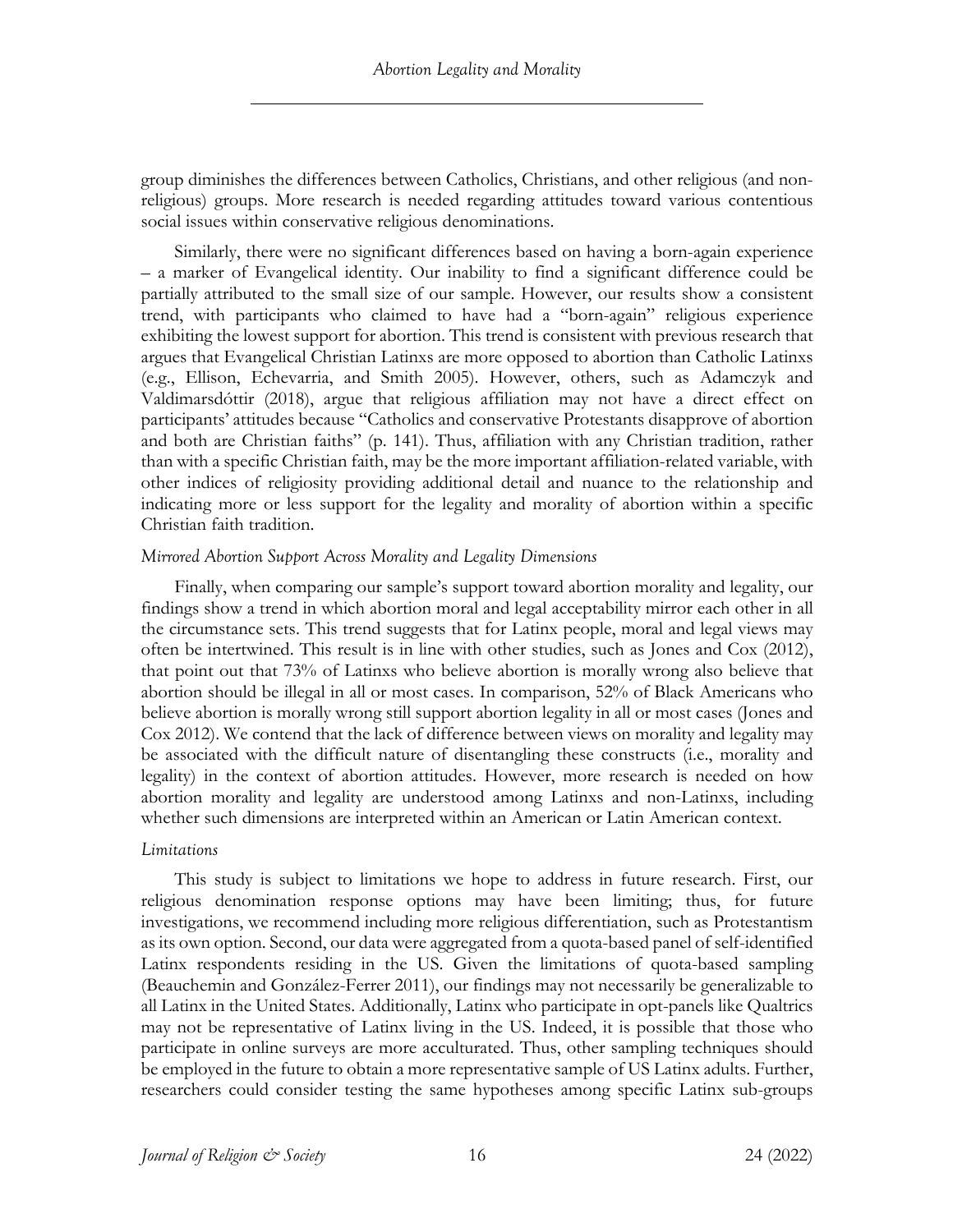(e.g., Puerto Rican versus Cuban) and include measures of acculturation such as language preference and nativity.

Additionally, because of the small sample size and preliminary nature of our study, we could not conduct more sophisticated statistical analyses that incorporated multiple independent variables. Therefore, more research is needed to examine Latinx abortion attitudes and to understand the patterns in which religiosity may influence Latinxs' and other groups' abortion views. Finally, researchers should examine whether religious denomination moderates the relationship between church attendance and Bible literalism and abortion attitudes.

#### **Conclusion**

In general, our findings suggest that Latinx attitudes regarding abortion morality and legality are complex and not uniform and that various components of religiosity influence them. Our results also indicate that the relationship between abortion attitudes and religiosity can vary across circumstances, meaning that religious and abortion attitudes among Latinx are contextual. Additionally, they shed light on how religious affiliation, beliefs, and practices are associated with different dimensions of abortion attitudes, including attitudes toward morality and legality and attitudes toward abortion for different types of circumstances. Given the religious shifting among Latinxs and the US-based Latinx population's rapid growth, more research is needed to examine the complex relationship between religiosity and social attitudes among this group.

## **Bibliography**

- Adamczyk, Amy. 2008. "The Effects of Religious Contextual Norms, Structural Constraints, and Personal Religiosity on Abortion Decisions." *Social Science Research* 37 (2): 657–72. https://doi.org/10.1016/j.ssresearch.2007.09.003.
- Adamczyk, Amy. 2013. "The Effect of Personal Religiosity on Attitudes toward Abortion, Divorce, and Gender Equality – Does Cultural Context Make a Difference?" *EurAmerica* 43 (1): 213–53. https://doi.org/10.7015/JEAS.201303\_43(1).0005.
- Adamczyk, Amy, and Margrét Valdimarsdóttir. 2018. "Understanding Americans' Abortion Attitudes: The Role of the Local Religious Context." *Social Science Research* 71: 129–44. https://doi.org/10.1016/j.ssresearch.2017.12.005.
- Amaro, Hortensia. 1988. "Women in the Mexican-American Community: Religion, Culture, and Reproductive Attitudes and Experiences." *Journal of Community Psychology* 16 (1): 6– 20. https://doi.org/10.1002/1520-6629(198801)16:1<6::AID-JCOP2290160104> 3.0.CO;2-1.
- Barkan, S. E. 2014. "Gender and Abortion Attitudes: Religiosity as a Suppressor Variable." *Public Opinion Quarterly* 78 (4): 940–50. https://doi.org/10.1093/poq/nfu047.
- Barringer, M. N., J. E. Sumerau, and David A. Gay. 2020. "Generational Variation in Young Adults' Attitudes toward Legal Abortion: Contextualizing the Role of Religion." *Social Currents* 7 (3): 279–96. https://doi.org/10.1177/2329496520905020.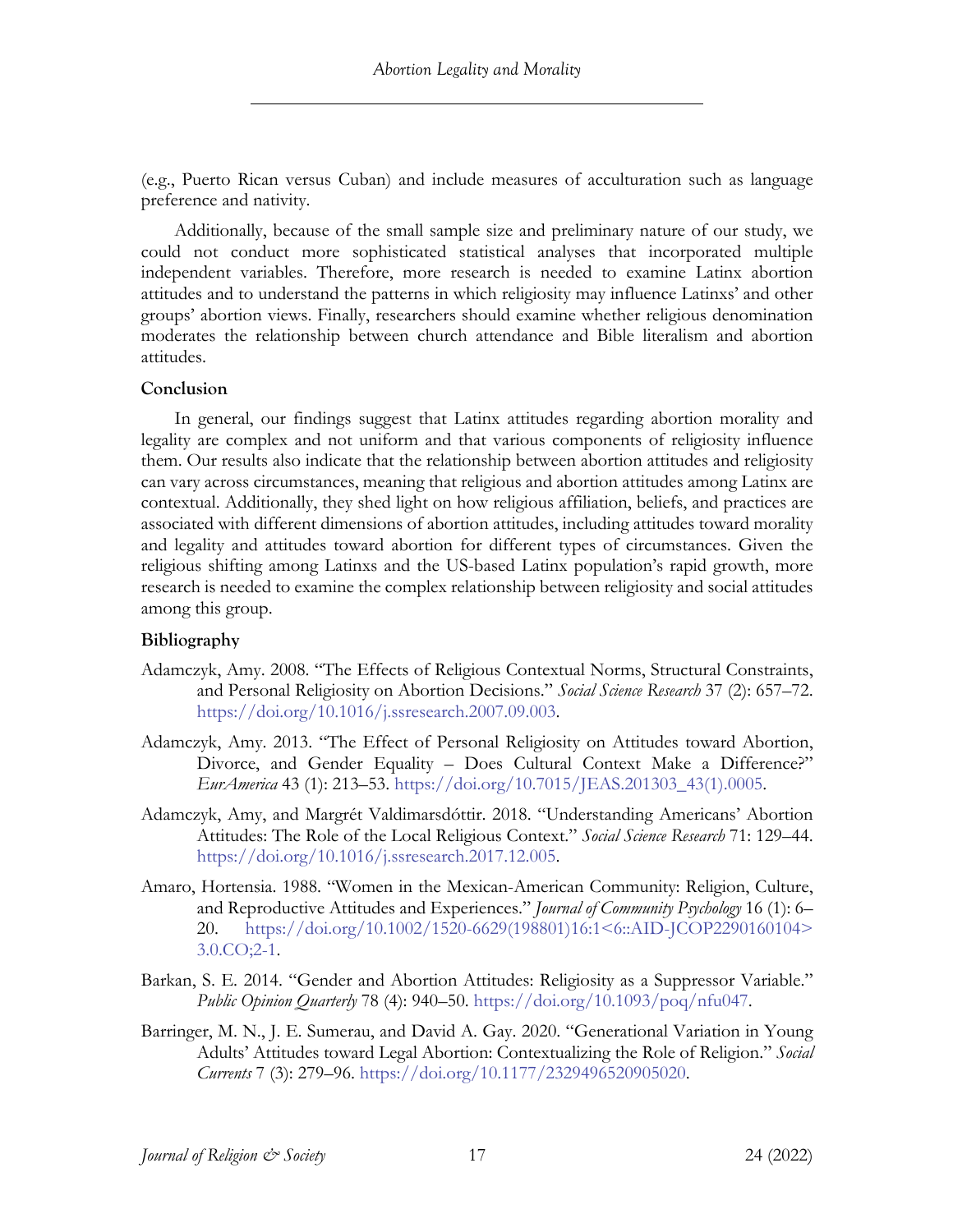- Bartkowski, John P., Aida I. Ramos-Wada, Chris G. Ellison, and Gabriel A. Acevedo. 2012. "Faith, Race-Ethnicity, and Public Policy Preferences: Religious Schemas and Abortion Attitudes Among U.S. Latinos." *Journal for the Scientific Study of Religion* 51 (2): 343–58. https://doi.org/10.1111/j.1468-5906.2012.01645.x.
- Beauchemin, Cris, and Amparo González-Ferrer. 2011. "Sampling International Migrants with Origin-Based Snowballing Method: New Evidence on Biases and Limitations." *Demographic Research* 25: 103–34. https://doi.org/10.4054/DemRes.2011.25.3.
- Blake, J. 1971. "Abortion and Public Opinion: The 1960-1970 Decade." *Science* 171 (3971): 540–49. https://doi.org/10.1126/science.171.3971.540.
- Bolks, Sean M., Diana Evans, J. L. Polinard, and Rorert D. Wrinkle. 2000. "Core Beliefs and Abortion Attitudes: A Look at Latinos." *Social Science Quarterly* 81 (1): 253–60. https://www.jstor.org/stable/42864380.
- Bowman, Karlyn, and Heather Sims. 2017. "AEI Public Opinion Study: Attitudes about Abortion 2017." *American Enterprise Institute*. https://www.aei.org/researchproducts/report/aei-public-opinion-study-attitudes-about-abortion-2017/.
- Branton, Regina, Ana B. Franco, Jim Wenzel, and Robert D. Wrinkle. 2014. "Latino Attitudes Toward Abortion and Marriage Equality: Examining the Influence of Religiosity, Acculturation, and Non-Response." *Journal of Religion & Society* 16 (1): 1–23 https://dspace2.creighton.edu/xmlui/handle/10504/64536.
- Bruce, Tricia C. 2020a. *How Americans Understand Abortion: A Comprehensive Interview Study of Abortion Attitudes in the U.S*. University of Notre Dame McGrath Institute for Church Life. https://news.nd.edu/assets/395804/how\_americans\_understand\_abortion\_ final\_7\_15\_20.pdf.
- Bruce, Tricia C. 2020b. "Efficacy, Distancing, and Reconciling: Religion and Race in Americans' Abortion Attitudes." *Religions* 11 (9): 1–23. https://doi.org/10.3390/ rel11090475.
- Burge, Ryan P., and Andrew R. Lewis. 2018. "Measuring Evangelicals: Practical Considerations for Social Scientists." *Politics and Religion* 11 (4): 745–59. https://doi.org/10.1017/S1755048318000299.
- Cook, Elizabeth Adell, Ted G. Jelen, and Clyde Wilcox. 1993. "Catholicism and Abortion Attitudes in the American States: A Contextual Analysis." *Journal for the Scientific Study of Religion* 32 (3): 223–30. https://doi.org/10.2307/1386661.
- Dillon, Michele. 2014. "Asynchrony in Attitudes Toward Abortion and Gay Rights: The Challenge to Values Alignment." *Journal for the Scientific Study of Religion* 53 (1): 1–16. https://doi.org/10.1111/jssr.12096.
- Ellison, Christopher G., Gabriel A. Acevedo, and Aida I. Ramos‐Wada. 2011. "Religion and Attitudes Toward Same-Sex Marriage Among U.S. Latinos." *Social Science Quarterly* 92 (1): 35–56. https://doi.org/10.1111/j.1540-6237.2011.00756.x.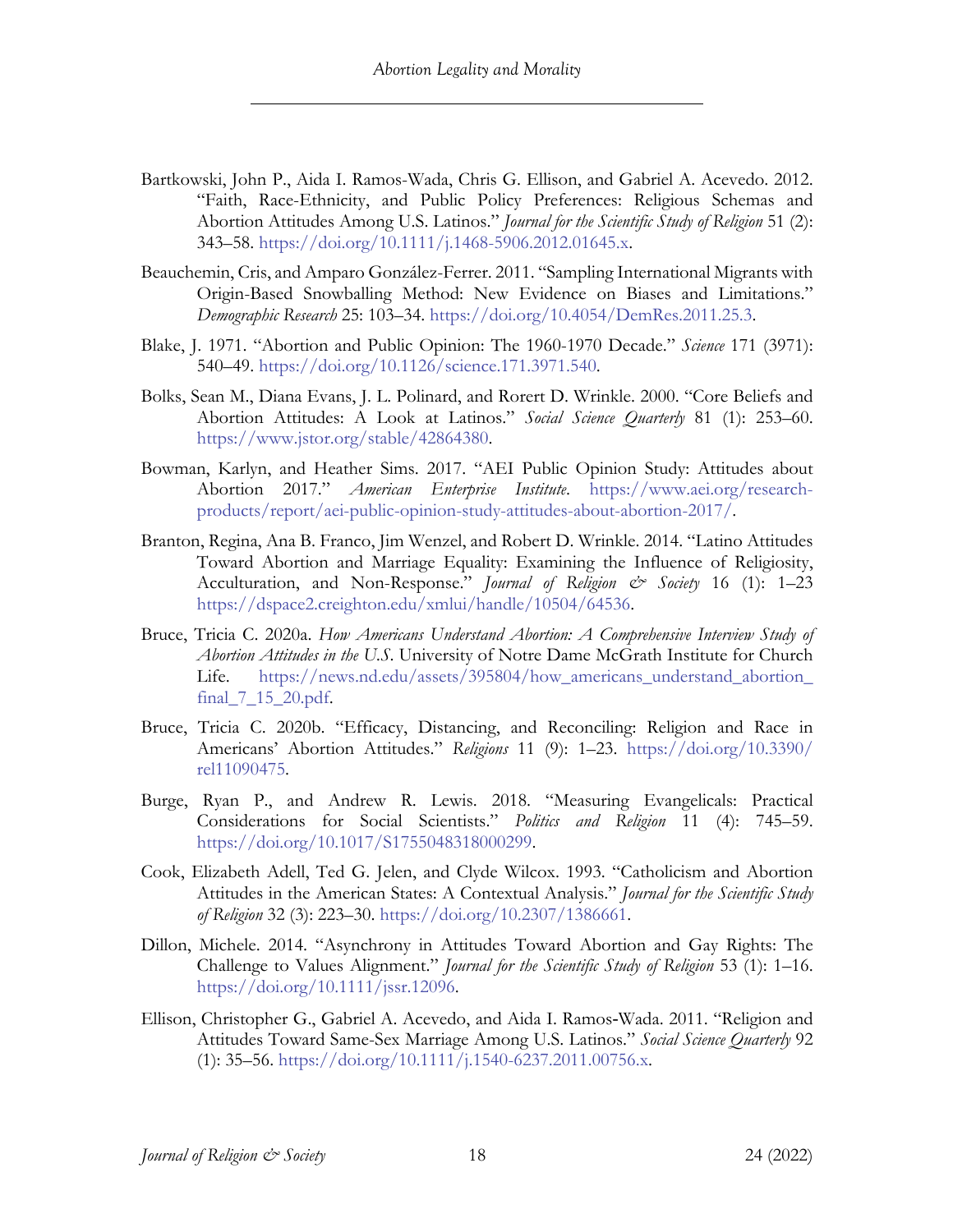- Ellison, Christopher G, Samuel Echevarria, and Brad Smith. 2005. "Religion and Abortion Attitudes Among U.S. Hispanics: Findings from the 1990 Latino National Political Survey." *Social Science Quarterly*, 86(1): 192–208.
- Espinosa, Gastón. 2004. "The Pentecostalization of Latin American and U.S. Latino Christianity." *Pneuma* 26 (2): 262–92. https://doi.org/10.1163/157007404776111063.
- Fehring, Richard, and Jennifer Ohlendorf. 2007. "The Influence of Religiosity on Contraceptive Use and Abortion in the United States." *Life and Learning* 17: 399–414. https://doi.org/10.1080/20508549.2007.11877815.
- Gay, David, and John Lynxwiler. 1999. "The Impact of Religiosity on Race Variations in Abortion Attitudes." *Sociological Spectrum* 19 (3): 359–77. https://doi.org/ 10.1080/027321799280190.
- Gallup. 2012. "In U.S., 77% Identify as Christian." https://news.gallup.com/poll/ 159548/identify-christian.aspx.
- Gallup. 2018-2020. "Morality of Abortion, 2018-2020 Demographic Tables." https://news.gallup.com/poll/244625/morality-abortion-2018-demographictables.aspx.
- Guttmacher Institute. 2020. "Banning Abortions in Cases of Race or Sex Selection or Fetal Anomaly." https://www.guttmacher.org/evidence-you-can-use/banning-abortionscases-race-or-sex-selection-or-fetal-anomaly.
- Hans, Jason D., and Claire Kimberly." 2014. "Abortion Attitudes in Context: A Multidimensional Vignette Approach." *Social Science Research* 48: 145–56. https://doi.org/10.1016/j.ssresearch.2014.06.001.
- Hartig, Hannah. 2018. "Nearly Six-in-Ten Americans Say Abortion Should Be Legal in All or Most Cases." Pew Research Center. https://www.pewresearch.org/fact-tank/ 2018/10/17/nearly-six-in-ten-americans-say-abortion-should-be-legal/.
- Hoffmann, J. P., and J. P. Bartkowski. 2008. "Gender, Religious Tradition, and Biblical Literalism." *Social Forces* 86 (3): 1245–72. https://doi.org/10.1353/sof.0.0013.
- Hoffmann, John P., and Sherrie Mills Johnson. 2005. "Attitudes toward Abortion among Religious Traditions in the United States: Change or Continuity?" *Sociology of Religion* 66 (2): 161–82. https://doi.org/10.2307/4153084.
- Holman, Mirya, Erica Podrazik, and Heather Silber Mohamed. 2020. "Choosing Choice: How Gender and Religiosity Shape Abortion Attitudes among Latinos." *The Journal of Race, Ethnicity, and Politics* 5 (2): 1–28. https://doi.org/10.1017/rep.2019.51.
- Hunt, Larry L. 2001. "Religion, Gender, and the Hispanic Experience in the United States: Catholic/Protestant Differences in Religious Involvement, Social Status, and Gender-Role Attitudes." *Review of Religious Research* 43 (2): 139–60. https://doi.org/ 10.2307/3512059.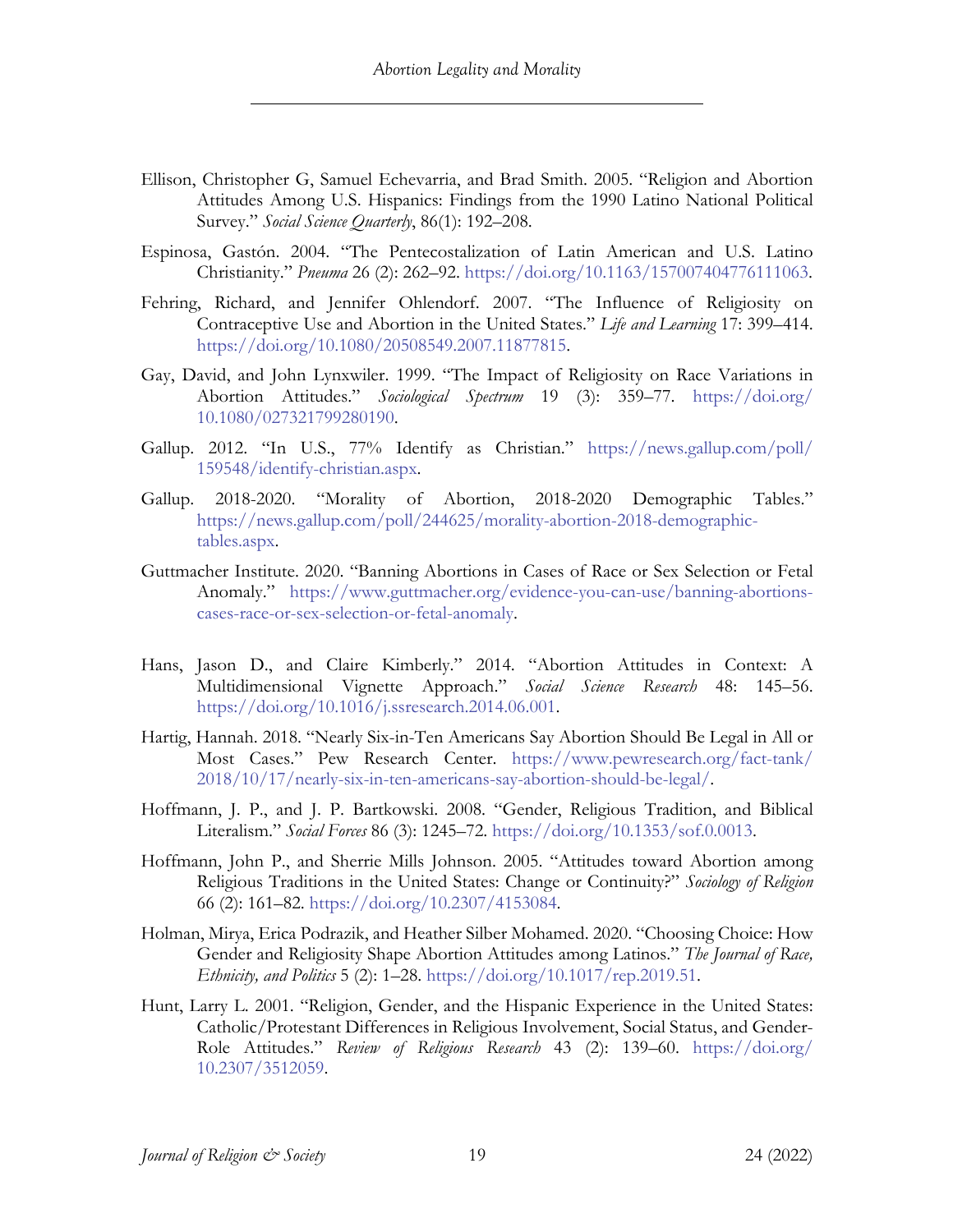- Janiak, Elizabeth, and Alisa B. Goldberg. 2016. "Eliminating the Phrase 'Elective Abortion': Why Language Matters." *Contraception* 93 (2): 89–92. https://doi.org/10.1016/ j.contraception.2015.10.008.
- Jelen, Ted G. 1984. "Respect for Life, Sexual Morality, and Opposition to Abortion." *Review of Religious Research* 25 (3): 220–31. https://doi.org/10.2307/3511120.
- Jelen, Ted G. 1992. "The Clergy and Abortion." *Review of Religious Research* 34 (2): 132–51. https://doi.org/10.2307/3511130.
- Jelen, Ted G., and Clyde Wilcox. 2003. "Causes and Consequences of Public Attitudes toward Abortion: A Review and Research Agenda." *Political Research Quarterly* 56 (4): 489–500. https://doi.org/10.1177/106591290305600410.
- Jones, R. P., and Daniel Cox. 2012. *Religion, Values, & Experiences: Black and Hispanic American Attitudes on Abortion and Reproductive Issues*. N.p.: Public Religion Research Institute.
- Jones, R. P., Natalie Jackson, Maxine Najle, Oyindamola Bola, and Daniel Greenberg. 2019. *The State of Abortion and Contraception Attitudes in All 50 States*. Public Religion Research Institute. http://www.prri.org/research/legal-in-most-cases-the-impact-of-theabortion-debate-in-2019-america.
- Jozkowski, Kristen N., Brandon L. Crawford, and Mary E. Hunt. 2018. "Complexity in Attitudes toward Abortion Access: Results from Two Studies." *Sexuality Research and Social Policy* 15 (4): 464–82. https://doi.org/10.1007/s13178-018-0322-4.
- Kelly, Nathan J., and Jana Morgan Kelly. 2005. "Religion and Latino Partisanship in the United States." *Political Research Quarterly* 58 (1): 87–95. https://doi.org/10.2307/3595598.
- Kelly, Nathan J., and Jana Morgan. 2008. "Religious Traditionalism and Latino Politics in the United States." *American Politics Research* 36 (2): 236–63. https://doi.org/ 10.1177/1532673X07309738.
- Leal, David L., and Jerod Patterson. 2014. "House Divided? Evangelical Catholics, Mainstream Catholics, and Attitudes toward Immigration and Life Policies." *The Forum* 11 (4): 561–87. https://doi.org/DOI 10.1515/for-2014-0009.
- Lugo, Luis, and Allison Pond. 2007. "¡Here Come 'Los Evangélicos'!" Pew Research Center. https://www.pewforum.org/2007/06/06/here-come-los-evanglicos/.
- Medoff, Marshall H. 2014. "Race, Restrictive State Abortion Laws and Abortion Demand." *The Review of Black Political Economy* 41 (2): 225–40. https://doi.org/10.1007/s12114- 014-9183-0.
- Mohler, Peter, Brita Dorer, Julie de Jong, and Mengyao Hu. 2016. "Translation: Overview." In *Cross-Cultural Survey Guidelines*. https://ccsg.isr.umich.edu/chapters/translation/ overview/
- Pantoja, Adrian D. 2010. "The Effects of Being a Born-Again Christian on Latino Socio-Political Attitudes." *Journal of Religion & Society* 12: 1-18. https://dspace2.creighton. edu/xmlui/handle/10504/64587.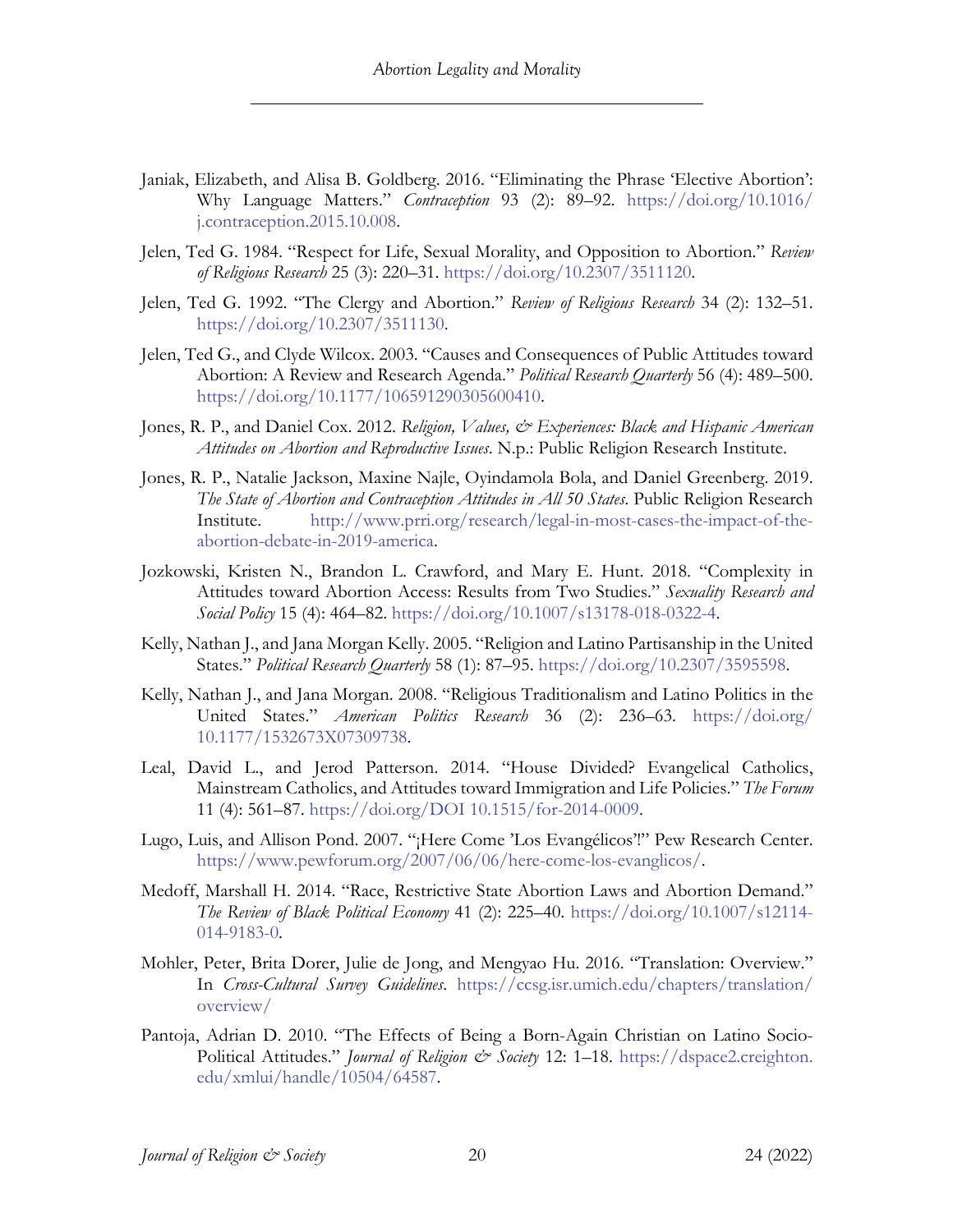- Perl, P., J. Z. Greely, and M. M. Gray. 2008. "How Many Hispanics are Catholic? A Review of Survey Data and Methodology." Center for Applied Research in the Apostolate. Georgetown University. https://cara.georgetown.edu/hispanic%20catholics.pdf.
- Pew Research Center. 2014a. "The Shifting Religious Identity of Latinos in the United States." https://www.pewforum.org/2014/05/07/the-shifting-religious-identity-of-latinosin-the-united-states/.
- Pew Research Center. 2014b. "Religious Landscape Study." https://www.pewforum.org/ religious-landscape-study/.
- Pew Research Center. 2015. "Who are 'Cultural Catholics'?" https://www.pewresearch.org/ fact-tank/2015/09/03/who-are-cultural-catholics/.
- Public Religion Research Institute (PRRI). 2019. "The State of Abortion and Contraception Attitudes in All 50 States." https://www.prri.org/research/legal-in-most-cases-theimpact-of-the-abortion-debate-in-2019-america/.
- Rafi, Aline Jesus, and Dawn Michelle Baunach. 2013. "Differences in Attitudes toward Social Justice: A Comparison between Hispanic Women and Other Ethnic Groups in the United States." *Journal of Poverty & Social Justice* 21 (2): 149–63. https://doi.org/ 10.1332/175982713X668926.
- Reyes‐Barriéntez, Alicia M. 2019. "Do All Evangelicals Think Alike? An Examination of Religious Affiliation and the Partisan Identification of Latinxs." *Social Science Quarterly* 100 (5): 1609–22. https://doi.org/10.1111/ssqu.12661.
- Rossi, Alice S., and Bhavani Sitaraman. 1988. "Abortion in Context: Historical Trends and Future Changes." *Family Planning Perspectives* 20 (6): 273–301. https://doi.org/10.2307/ 2135483.
- Ruiz, Andrea, John Bartkowski, Christopher Ellison, Gabriel Acevedo, and Xiaohe Xu. 2017. "Religion and Gender Ideologies among Working-Age U.S. Latinas/os." *Religions* 8 (7): 121. https://doi.org/10.3390/rel8070121.
- Smith, Tom W., Michael Davern, Jeremy Freese, and Stephen Morgan. 2019. *General Social Surveys, 1972-2018*. Chicago: NORC.
- Smith, Tom W., and Jaesok Son. 2013. "Trends in Public Attitudes towards Abortion." National Opinion Research Center. https://www.norc.org/PDFs/GSS Reports/ Trends in Attitudes About Abortion\_Final.pdf.
- Strickler, Jennifer, and Nicholas L. Danigelis. 2002. "Changing Frameworks in Attitudes Toward Abortion." *Sociological Forum* 17 (2): 187–201. https://doi.org/10.1023/ A:1016033012225.
- Taylor, J. Benjamin, Sarah Allen Gershon, and Adrian D. Pantoja. 2014. "Christian America? Understanding the Link between Churches, Attitudes, and 'Being American' among Latino Immigrants." *Politics and Religion* 7 (2): 339–65. https://doi.org/10.1017/ S1755048314000042.